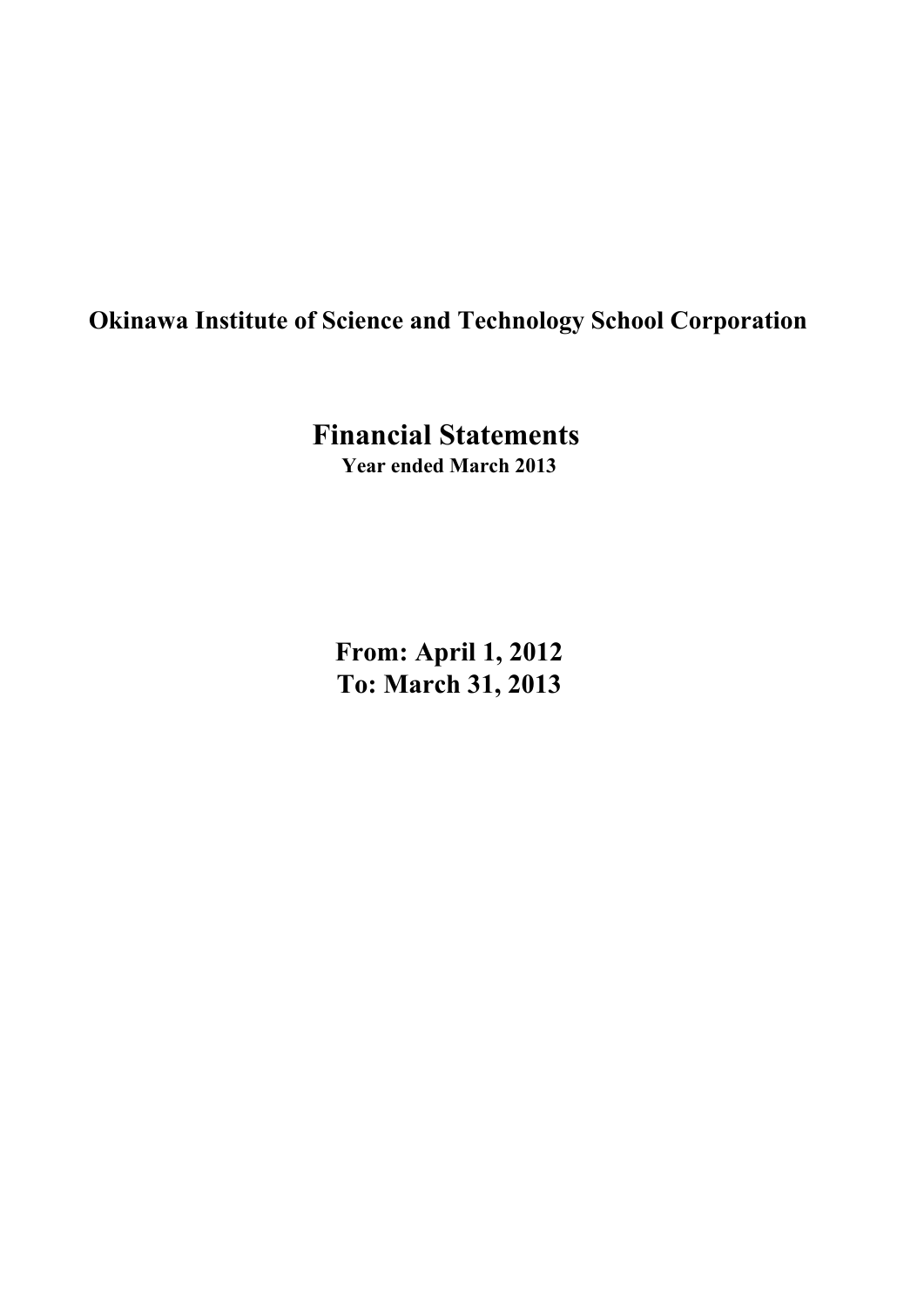# Contents

|                                                                                                                                                                                                                                                                                        | Page |
|----------------------------------------------------------------------------------------------------------------------------------------------------------------------------------------------------------------------------------------------------------------------------------------|------|
| <b>Balance Sheets</b>                                                                                                                                                                                                                                                                  | 1    |
| <b>Profit and Loss Statements</b>                                                                                                                                                                                                                                                      | 2    |
| <b>Statements of Cash Flows</b>                                                                                                                                                                                                                                                        | 3    |
| <b>Profit Appropriation Statements</b>                                                                                                                                                                                                                                                 | 4    |
| <b>Statements of Administrative Service Costs</b>                                                                                                                                                                                                                                      | 5    |
| <b>Notes to Financial Statements</b>                                                                                                                                                                                                                                                   | 6    |
| <b>Annexed Detailed Statements</b>                                                                                                                                                                                                                                                     | 9    |
| 1. Acquisition, disposal and depreciation of fixed asset, and accumulated<br>impairment loss (Includes depreciation, which is excluded from ordinary<br>expenses, specified in the OIST Accounting standards, Article 40,<br>Accounting treatment for depreciation of specific asset.) |      |
| 2. Supplies<br>3. Voluntary use of national property<br>4. PFI<br>5-1. Allowance                                                                                                                                                                                                       |      |
| 5-2. Allowance-retirement benefits                                                                                                                                                                                                                                                     |      |
| 6. Contribution and additional paid-in contribution<br>7. Changes in reserve fund                                                                                                                                                                                                      |      |
| 8. Research expenses and general and administrative expenses<br>9. Subsidy for operation                                                                                                                                                                                               |      |
| 10-1. Subsidy for facility                                                                                                                                                                                                                                                             |      |
| 10-2. Other subsidies                                                                                                                                                                                                                                                                  |      |
| 11. Personnel costs for executives and employees<br>12. Segment information                                                                                                                                                                                                            |      |
| 13. Donation                                                                                                                                                                                                                                                                           |      |
| 14. Sponsored research                                                                                                                                                                                                                                                                 |      |
| 15. Joint research                                                                                                                                                                                                                                                                     |      |
| 16. Primary assets, liabilities, expenses, and revenues                                                                                                                                                                                                                                |      |
|                                                                                                                                                                                                                                                                                        |      |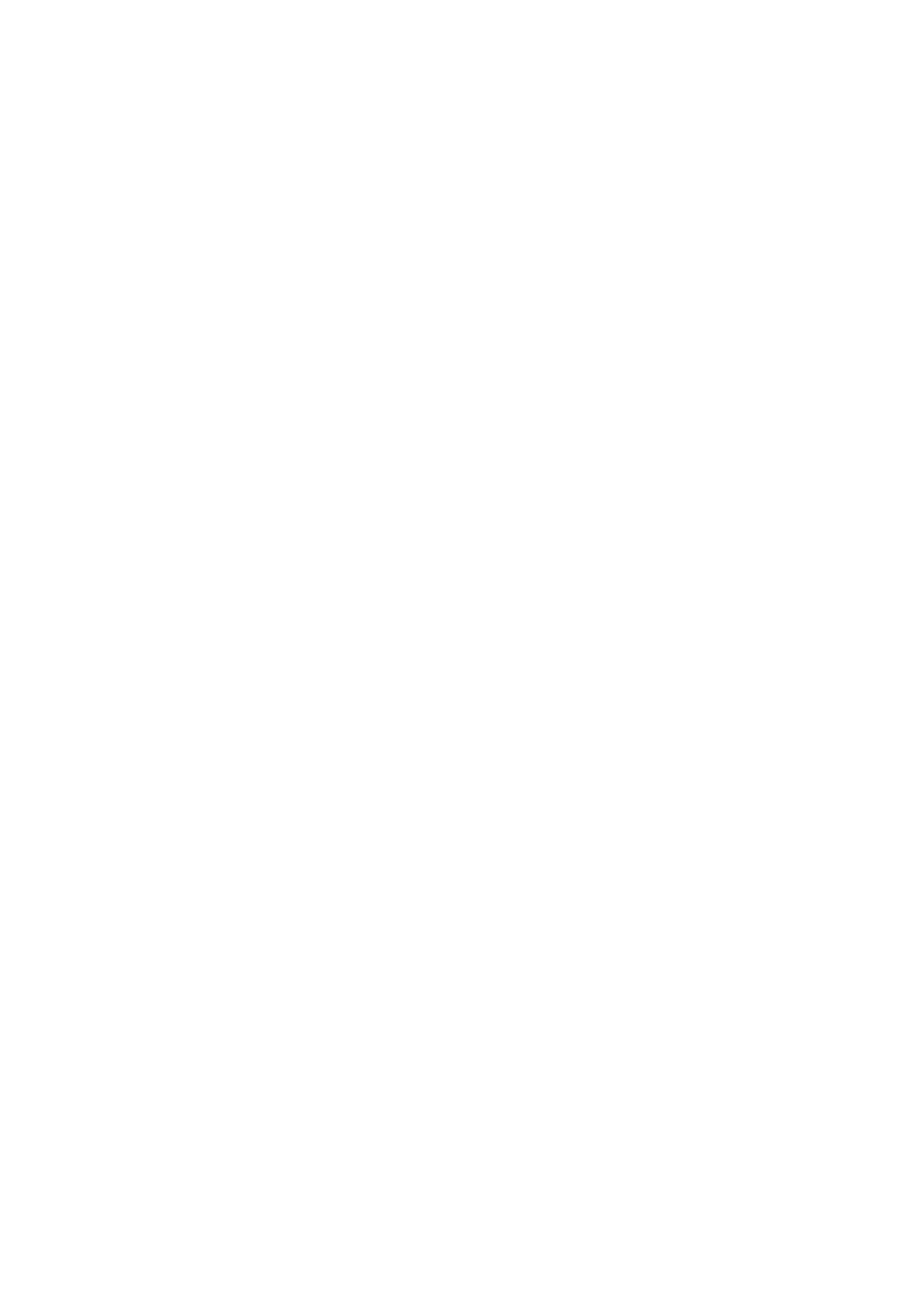## **Balance Sheets**

As of March 31, 2013

|        |                                                                                             |                                      |                                  |                | $\text{Unii}: \text{ren}$ |
|--------|---------------------------------------------------------------------------------------------|--------------------------------------|----------------------------------|----------------|---------------------------|
| Assets | I Noncurrent assets                                                                         |                                      |                                  |                |                           |
|        | 1 Property, plant, and equipment                                                            |                                      |                                  |                |                           |
|        | Land<br><b>Buildings</b><br>29,056,899,522                                                  |                                      | 1,659,667,000                    |                |                           |
|        | Accumulated depreciation<br>△ 1,727,473,833                                                 |                                      |                                  |                |                           |
|        | Accumulated impairment loss<br>Structure                                                    | $\Delta$ 7,022,936<br>5,626,038,719  | 27,322,402,753                   |                |                           |
|        | Accumulated depreciation<br>Machinery                                                       | △ 291,875,817<br>197,641,939         | 5,334,162,902                    |                |                           |
|        | Accumulated depreciation<br>Equipment                                                       | $\Delta$ 50,717,501<br>6,646,441,303 | 146,924,438                      |                |                           |
|        | Accumulated depreciation<br>∆ 2,113,931,897                                                 |                                      | 4,532,509,406                    |                |                           |
|        | <b>Books</b><br>Vehicle and transportation equipment                                        | 15,406,041                           | 488,030                          |                |                           |
|        | Accumulated depreciation<br>Lease asset                                                     | $\Delta$ 5,267,083<br>459,691,344    | 10,138,958                       |                |                           |
|        | Accumulated depreciation<br>Construction in progress                                        | △ 31,148,187                         | 428,543,157<br>524,230,525       |                |                           |
|        | Total property, plant, and equipment                                                        |                                      | 39,959,067,169                   |                |                           |
|        | 2 Intangible assets net of amortization                                                     |                                      |                                  |                |                           |
|        | Patents<br>Trademark right                                                                  |                                      | 3,982,266<br>1,082,232           |                |                           |
|        | Software                                                                                    |                                      | 69,017,816                       |                |                           |
|        | Patents in the process of filing                                                            |                                      | 10,693,253                       |                |                           |
|        | Others<br>Total intangible assets, net                                                      |                                      | 45,638,934<br>130,414,501        |                |                           |
|        |                                                                                             |                                      |                                  |                |                           |
|        | 3 Investment and other asset<br>Security deposits                                           |                                      | 5,100,300                        |                |                           |
|        | Long-term prepaid expenses                                                                  |                                      | 1,414,055                        |                |                           |
|        | Lease investment assets (Long-term)<br>Total investments and other assets                   |                                      | 1,919,026,802<br>1,925,541,157   |                |                           |
|        | Total noncurrent assets                                                                     |                                      |                                  | 42,015,022,827 |                           |
|        | II Current assets                                                                           |                                      |                                  |                |                           |
|        | Cash and cash equivalent<br>Accounts receivable                                             |                                      | 1,751,956,375<br>1,303,525,583   |                |                           |
|        | Supplies                                                                                    |                                      | 4,901,937                        |                |                           |
|        | Advance payments                                                                            |                                      | 59,765,600                       |                |                           |
|        | Prepaid expenses<br>Prepaid expenses (out-of-pocket expenses)                               |                                      | 10,965,422<br>783,308            |                |                           |
|        | Suspense payments                                                                           |                                      | 3,225,000                        |                |                           |
|        | Lease investment assets (Short-term)<br>Total current assets                                |                                      | 40,700,223                       | 3,175,823,448  |                           |
|        | Total assets                                                                                |                                      |                                  |                | 45,190,846,275            |
|        | Liabilities                                                                                 |                                      |                                  |                |                           |
| L      | Noncurrent liabilities                                                                      |                                      |                                  |                |                           |
|        | Encumbrance for assets - subsidy for operation<br>Encumbrance for assets - donation         |                                      | 6,961,053,119<br>62,426,550      |                |                           |
|        | Encumbrance for assets - donated by Japan government                                        |                                      | 6,575,186                        |                |                           |
|        | Allowance-retirement benefits                                                               |                                      | 66,638,600                       |                |                           |
|        | Long-term accurued amount payable<br>Long-term lease obligations                            |                                      | 1,921,179,980<br>325,978,275     |                |                           |
|        | Total noncurrent liabilities                                                                |                                      |                                  | 9,343,851,710  |                           |
|        | II Current liabilities                                                                      |                                      |                                  |                |                           |
|        | Advance received<br>Deposits received - subsidy for operation                               |                                      | 15,317,582                       |                |                           |
|        | Deposits received - subsidy for operation                                                   | 292,115,423                          |                                  |                |                           |
|        | Deposits received - subsidy for facility<br>Deposits received - donation                    | 468,644,823                          | 760,760,246<br>11,927,988        |                |                           |
|        | Deposits received - Kakenhi                                                                 |                                      | 66,316,254                       |                |                           |
|        | Deposits received - others                                                                  |                                      | 42, 301, 265                     |                |                           |
|        | Accounts payable<br>Short-term lease obligations                                            |                                      | 2,517,356,986<br>112,243,466     |                |                           |
|        | Accrued expense                                                                             |                                      | 43,005,013                       |                |                           |
|        | Total current liabilities<br><b>Total liabilities</b>                                       |                                      |                                  | 3,569,228,800  | 12,913,080,510            |
|        |                                                                                             |                                      |                                  |                |                           |
| Equity | I Contribution                                                                              |                                      |                                  |                |                           |
|        | Contribution from government                                                                |                                      | 24,317,681,264                   |                |                           |
|        | Total contribution                                                                          |                                      |                                  | 24,317,681,264 |                           |
|        | II Additional paid-in contribution                                                          |                                      |                                  |                |                           |
|        | Additional paid-in contribution<br>Accumulated depreciation - directly deducted from equity |                                      | 9,656,882,361<br>∆ 1,957,161,552 |                |                           |
|        | Total additional paid-in contribution                                                       |                                      |                                  | 7,699,720,809  |                           |
|        | III Retained earnings                                                                       |                                      |                                  |                |                           |
|        | Voluntary reserve fund<br>Special reserve fund                                              |                                      | 80,532,854                       |                |                           |
|        | Accumulated net income                                                                      |                                      | 179,830,838                      |                |                           |
|        | (Net income for FY2011)                                                                     |                                      | $162,442,019$ )                  |                |                           |
|        | Total retained earnings<br>Total equity                                                     |                                      |                                  | 260, 363, 692  | 32,277,765,765            |
|        | Total liabilities and equity                                                                |                                      |                                  |                | 45,190,846,275            |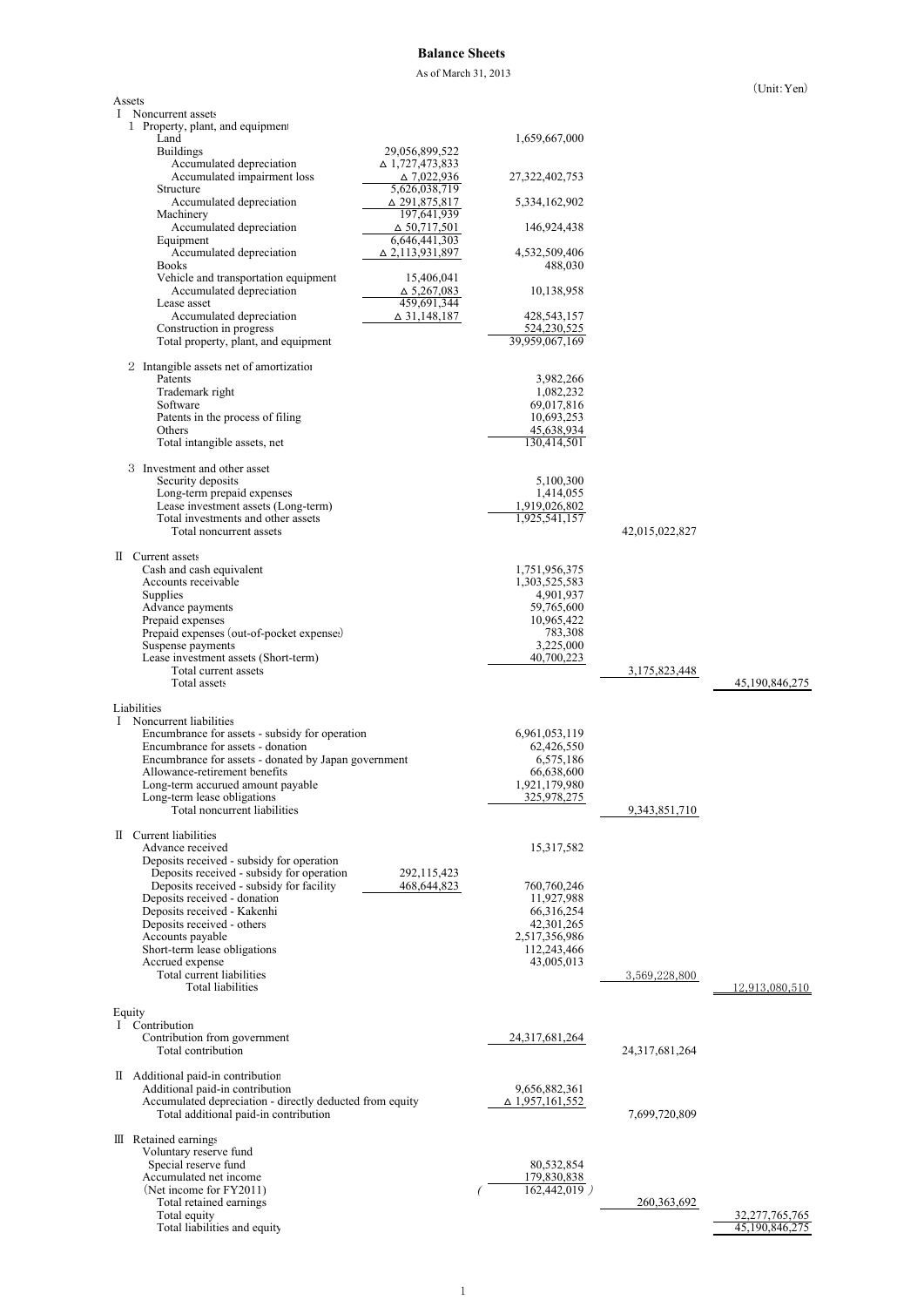# **Profit and Loss Statements** From April 1, 2012 to March 31, 2013

(Unit:Yen)

| Ordinary revenue                                                 |                            |               |               |                  |
|------------------------------------------------------------------|----------------------------|---------------|---------------|------------------|
| <b>Tuition</b> fees                                              |                            |               | 10,485,000    |                  |
| Subsidy for operation                                            |                            |               | 7,178,902,278 |                  |
| Subsidy for facility                                             |                            |               | 19,338,198    |                  |
| Sponsored research from national and local governments           |                            |               | 75,636,696    |                  |
| Sponsored research from nongovernment                            |                            |               | 53,669,555    |                  |
| Joint research                                                   |                            |               | 29,461,290    |                  |
| Donation                                                         |                            |               |               |                  |
|                                                                  |                            |               | 15,327,914    |                  |
| Subsidy for others                                               |                            |               | 18,885,912    |                  |
| Property rent revenue                                            |                            |               | 4,958,222     |                  |
| Land rent revenue                                                |                            |               | 1,372,812     |                  |
| Reversal of encumbrance for assets - subsidy for operation       |                            |               | 1,681,309,786 |                  |
| Reversal of encumbrance for assets - donation                    |                            |               | 18,552,466    |                  |
| Reversal of encumbrance for assets - donated by Japan government |                            |               | 17,312,897    |                  |
| Financial revenue                                                |                            |               |               |                  |
| Interest                                                         |                            | 25,472,061    |               |                  |
| Foreign currency transaction gain                                |                            | 1,882,544     | 27,354,605    |                  |
| Miscellaneous revenue                                            |                            |               | 181,273,273   |                  |
| Ordinary revenue total                                           |                            |               |               | 9,333,840,904    |
|                                                                  |                            |               |               |                  |
| Operating expenses<br>Research expenses                          |                            |               |               |                  |
| Personnel costs                                                  |                            | 2,523,113,825 |               |                  |
|                                                                  |                            |               |               |                  |
| Other expenses<br>Research supplies                              |                            |               |               |                  |
| Supplies & Consumables                                           | 647,804,736<br>590,958,484 |               |               |                  |
| Utilities                                                        |                            |               |               |                  |
|                                                                  | 306,589,996                |               |               |                  |
| Travel and transportation                                        | 280,609,989                |               |               |                  |
| Communication and                                                | 46,968,000                 |               |               |                  |
| transportation expenses                                          |                            |               |               |                  |
| Rent                                                             | 67, 621, 255               |               |               |                  |
| Outsource                                                        | 544,570,483                |               |               |                  |
| Repair costs                                                     | 131,409,918                |               |               |                  |
| Maintenance fees                                                 | 508,635,096                |               |               |                  |
| Library expenses                                                 | 150,832,819                |               |               |                  |
| Depreciation                                                     | 1,736,313,986              |               |               |                  |
| Others                                                           | 59,234,268                 | 5,071,549,030 | 7,594,662,855 |                  |
| General and administrative expenses                              |                            |               |               |                  |
| Personnel costs                                                  |                            | 801,087,662   |               |                  |
| Other expenses                                                   |                            |               |               |                  |
| Office supplies                                                  | 76,639,956                 |               |               |                  |
| Travel and transportation                                        | 184,566,129                |               |               |                  |
| Communication and                                                | 64,330,333                 |               |               |                  |
| transportation expenses                                          |                            |               |               |                  |
| Rent                                                             | 43,988,560                 |               |               |                  |
| Outsource                                                        | 113,372,240                |               |               |                  |
| Service and advisory fee                                         | 43,388,344                 |               |               |                  |
| Advertising expenses                                             | 42,213,504                 |               |               |                  |
| Depreciation                                                     | 12,189,552                 |               |               |                  |
| Others                                                           | 167,388,937                | 748,077,555   | 1,549,165,217 |                  |
| Financial expenses                                               |                            |               |               |                  |
| interest expenses                                                |                            | 27,570,813    | 27,570,813    |                  |
| Operating expenses total                                         |                            |               |               | 9, 171, 398, 885 |
| Net ordinary income/(loss)                                       |                            |               |               | 162,442,019      |
|                                                                  |                            |               |               |                  |
| Net income                                                       |                            |               |               | 162,442,019      |
| Gross profit/(loss)                                              |                            |               |               | 162,442,019      |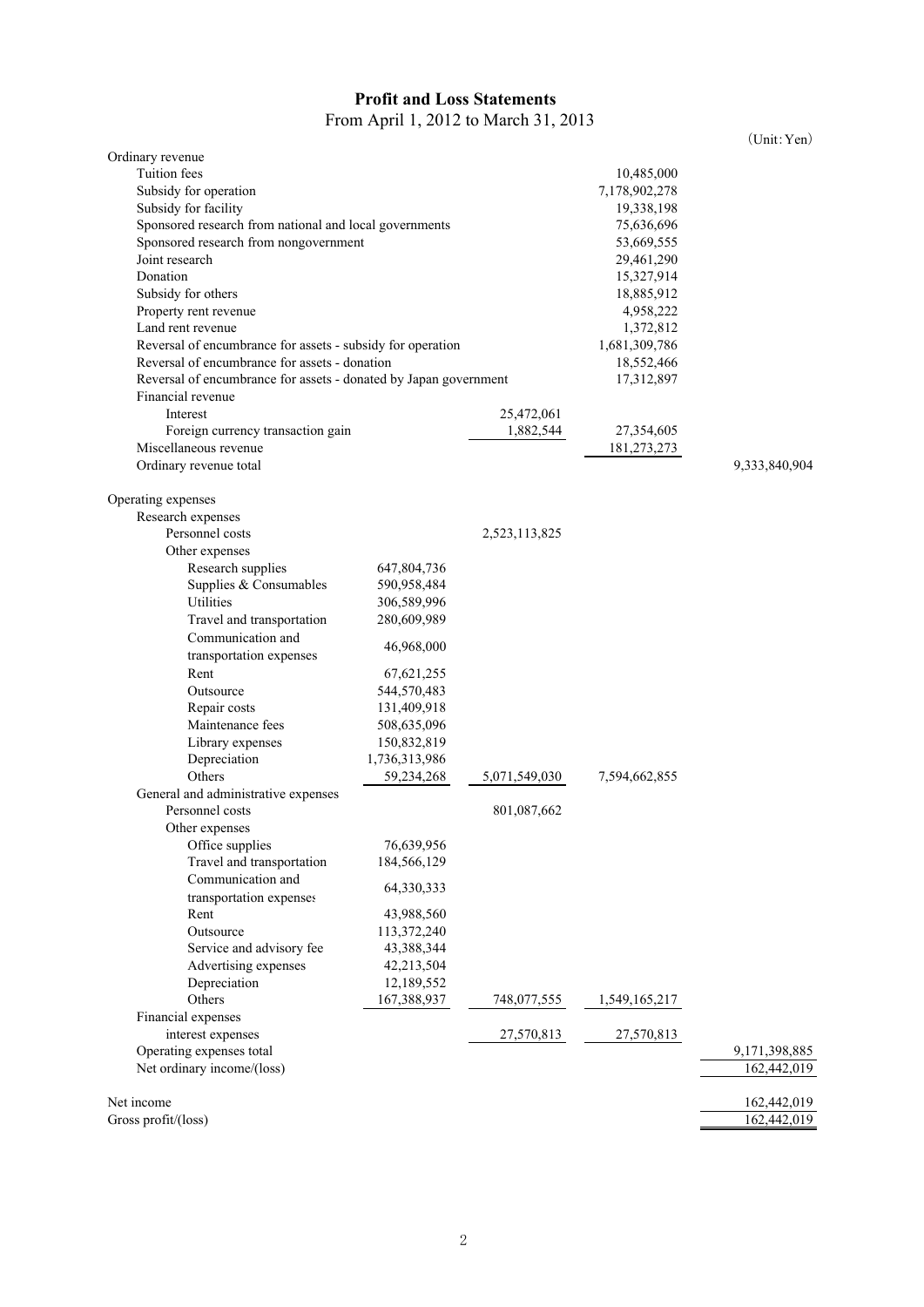# **Statements of Cash Flows** From April 1, 2012 to March 31, 2013

|                                                                                    | (Unit: Yen)            |
|------------------------------------------------------------------------------------|------------------------|
| I Cash flows from operating activities                                             |                        |
| Tuition fees                                                                       | 10,485,000             |
| Funds received from government - subsidy for operation                             | 9,480,777,108          |
| Funds received from outside parties - sponsored research                           | 142,738,863            |
| Funds received from government - subsidy for others                                | 20,378,000             |
| Funds received from outside parties - donations                                    | 14,743,755             |
| Funds received from employees - property rent - dormitory                          | 4,958,222              |
| Funds received from others                                                         | 54,340,385             |
| Net cash increase in advanced-received (Kakenhi:Grant-in-aid for scientific resear | 28,475,573             |
| Payments to employees                                                              | △ 3,319,227,074        |
| Purchase of inventories                                                            | $\Delta$ 18,974,366    |
| Payments of other than payments to employees                                       | $\Delta$ 4,054,124,743 |
| Returns to national government - subsidy for operation                             | $\Delta$ 240,995,003   |
| Net cash provided by operating activities                                          | 2,123,575,720          |
| II Cash flows from investing activities                                            |                        |
| Purchase of property, plant, and equipment                                         | $\Delta$ 6,867,695,182 |
| Purchase of intangible assets                                                      | $\Delta$ 9,683,374     |
| Funds received from government - subsidy for facility                              | 4,280,128,267          |
| Payments for other investing activities                                            | 134,000                |
| Subtotal                                                                           | $\Delta$ 2,597,116,289 |
| Received interest and dividends                                                    | 967                    |
| Net cash used in investing activities                                              | $\Delta$ 2,597,115,322 |
| III Cash flows from financial actuvities                                           |                        |
| Payments for finance lease liabilities                                             | $\triangle$ 21,469,603 |
| Net cash used in financial activities                                              | $\Delta$ 21,469,603    |
| IV Foreign exchange gain                                                           | 1,534,010              |
| V Net cash increase/(decrease) in cash and cash equivalents                        | △493,475,195           |
| VI Cash and cash equivalents at beginning of year                                  | 2,245,431,570          |
| VII Cash and cash equivalents at end of year                                       | 1,751,956,375          |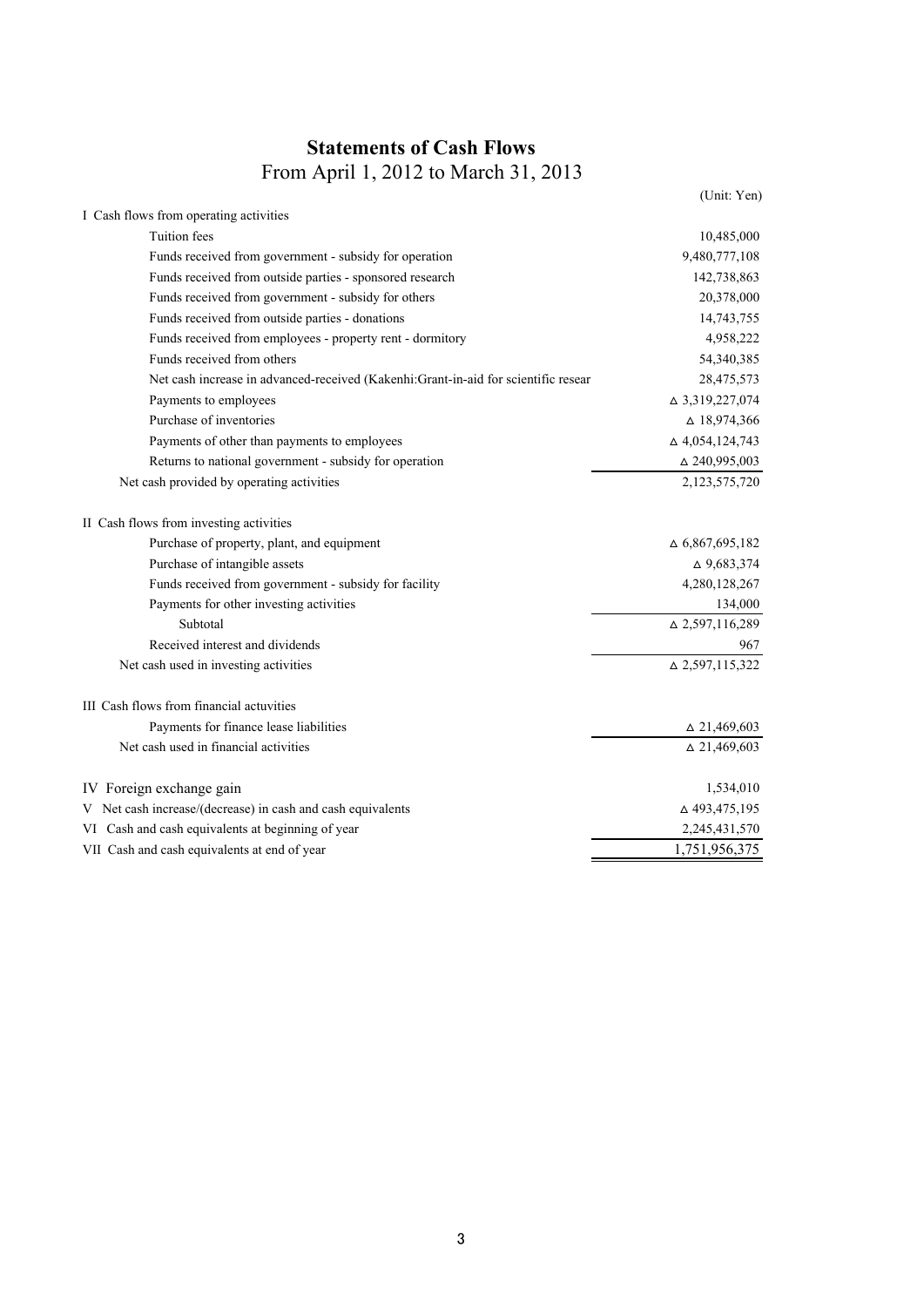# **Profit Appropriation Statements As of March 31, 2013**

|                                                | (Unit: Yen) |
|------------------------------------------------|-------------|
| I Unappropriated retained earnings             |             |
| Gross profit                                   | 162,442,019 |
| Retained earnings at the beginning of a period | 17,388,819  |
|                                                |             |
| II Retained earnings                           | 179,830,838 |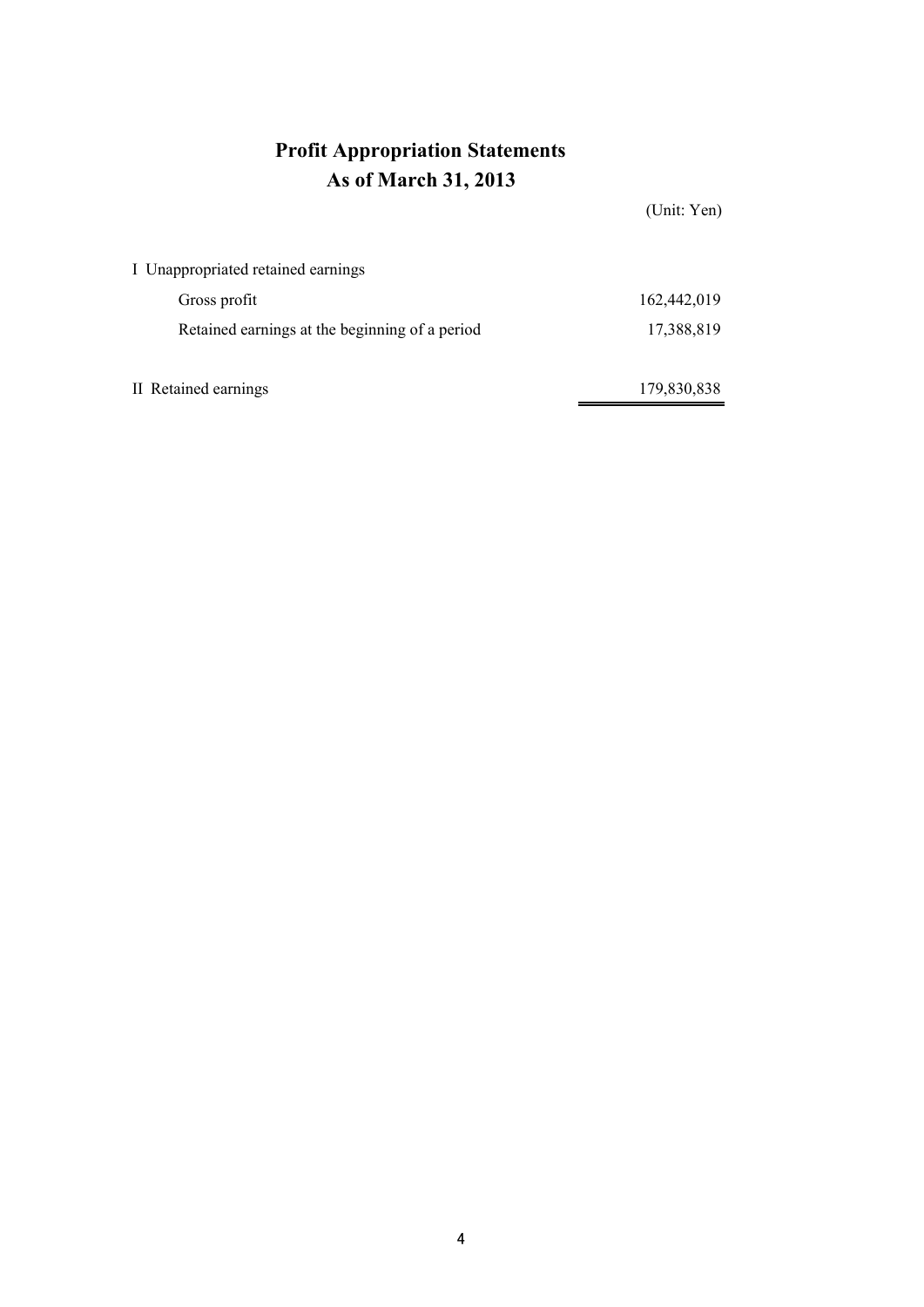# **Statements of Administrative Service Costs** From April 1, 2012 to March 31, 2013

(Unit: Yen)

| I Ordinary expenses                                                                            |                        |                      |
|------------------------------------------------------------------------------------------------|------------------------|----------------------|
| (1) Ordinary expenses stated on Profit and Loss Statements                                     |                        |                      |
| Research expenses                                                                              | 7,594,662,855          |                      |
| General and administrative expenses                                                            | 1,549,165,217          |                      |
| Financial expenses                                                                             | 27,570,813             | 9,171,398,885        |
| (2) (Less) Revenue from outside parties                                                        |                        |                      |
| <b>Tuition</b> fees                                                                            | $\Delta$ 10,485,000    |                      |
| Sponsored research                                                                             | △ 129,306,251          |                      |
| Joint research                                                                                 | $\Delta$ 29,461,290    |                      |
| Donations                                                                                      | $\triangle$ 15,327,914 |                      |
| Property rent revenue                                                                          | $\triangle$ 4,958,222  |                      |
| Land rent revenue                                                                              | $\triangle$ 1,372,812  |                      |
| Reversal of encumbrance for assets-donation                                                    | $\Delta$ 18,552,466    |                      |
| Financial revenue                                                                              | $\Delta$ 27,354,605    |                      |
| Miscellaneous                                                                                  | $\Delta$ 142,369,854   | $\Delta$ 379,188,414 |
| Total ordinary expenses                                                                        |                        | 8,792,210,471        |
| II Depreciation-directly deducted from equity                                                  |                        | 1,487,975,492        |
| III Impairment loss-directly deducted from equity                                              |                        | 95,489,977           |
| IV Opportunity costs                                                                           |                        |                      |
| Opportunity costs of free rental fee or reduction rental<br>fee from national/local government | 132,507,828            |                      |
| Opportunity costs of national/local government                                                 | 175,529,279            | 308,037,107          |
| V Administrative service costs                                                                 |                        | 10,683,713,047       |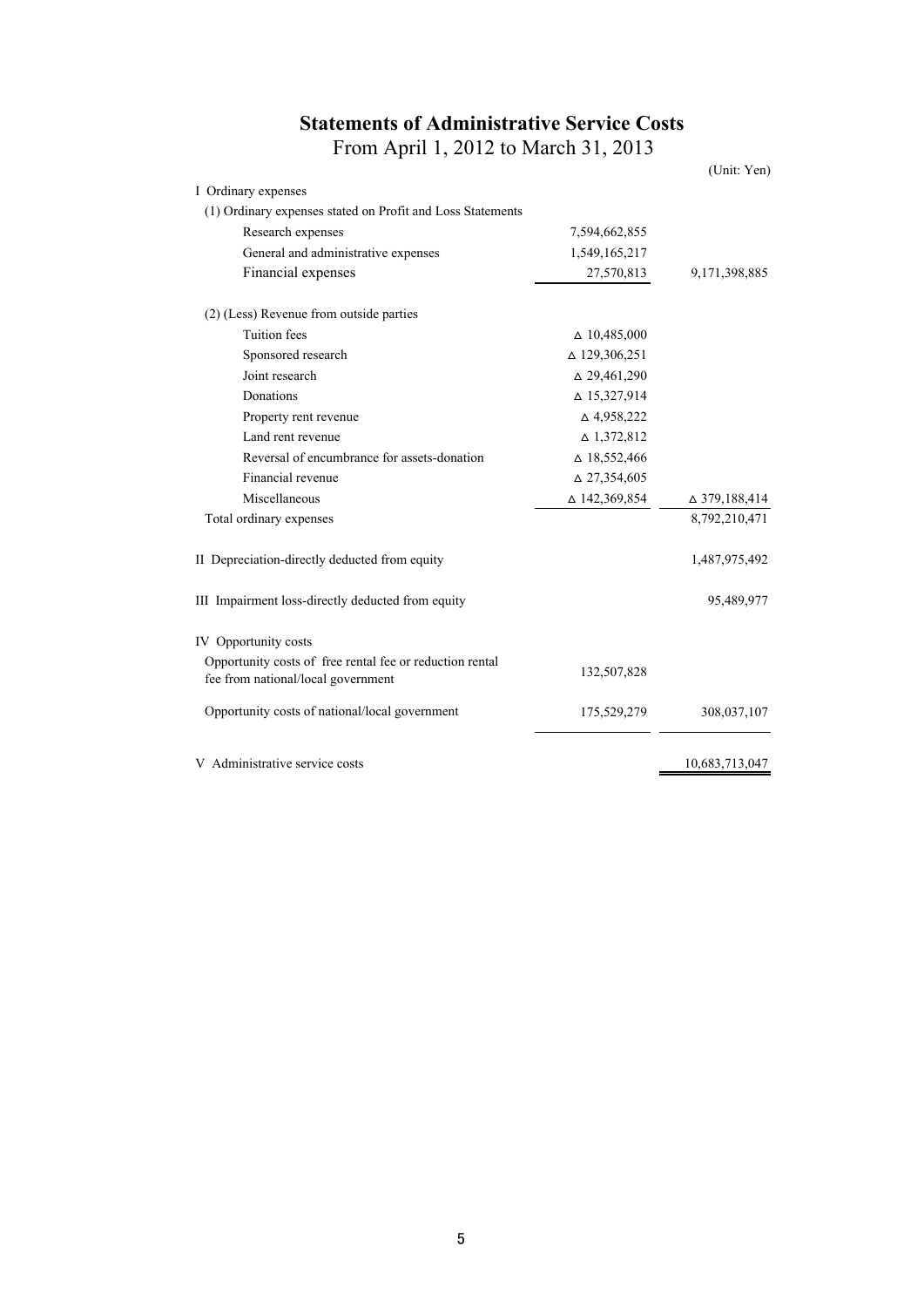### Notes to Financial Statements

I. Important accounting policy

### 1. Supplies

(1) Research supplies

Supplies are reported at lower of cost or market value under moving average method.

### 2. Depreciation

(1) Property, plant, and equipment

Depreciation is recognized on the straight-line method under The Corporation Tax Law. In accordance with OIST Accounting standards, Article 40 depreciation on specified assets is directly deducted from equity stated as "Accumulated depreciation-directly deducted from equity."

(2) Intangible Assets

Depreciation is calculated on the straight-line method.

Useful life of software for in-house use is amortized over two to five years.

## 3. Allowance for retirement benefits

(1) Allowance-retirement benefits

Allowance for retirement benefits for employees is recognized on liability for FY2012 within estimated payment amount in the future.

4. Opportunity costs on the statements of administrative service costs

(1) Calculation of opportunity costs of lending by means of free rental fee or reduction rental fee of the property of the national/local governments has been calculated based on the JASDF Onna Sub Base and agricultural land unit price.

(2) Interest rate used to calculate the opportunity cost pertaining to government contributions Opportunity costs of the national/local government are calculated at the percentage of 0.560% which refers to the interest rate for 10-year government bonds at the end of March 2013.

5. Foreign currency transactions

Foreign currency transactions are converted to yen at the spot exchange rate as of the closing date, and the translation difference is recorded in profit and loss.

6. Leases

## Lease transactions in excess of 3 million yen are recorded as finance leases.

In addition, future lease payments for operating leases where the contract cannot be terminated during the lease term are as follow (1) Future lease payments relating to a lease period of not more than one year after the balance sheet date 32,177,244 yen<br>(2) Future lease payments relating to a lease period of more than one year after the balance sheet  $(2)$  Future lease payments relating to a lease period of more than one year after the balance sheet date

7. Accounting standards for income and expenses

(1) Accounting standards related to income from finance leases (lessor) Accounted for based on the method of allocating an amount equivalent to the interest to each period without posting sales.

8. Consumption tax

The tax-included method is adopted for consumption tax accounting.

- II. Additional information
- 1. Summary of transactions and accounting treatment regarding the village zone housings

The University entered into a contract with OKINAWA SCIENTISTS VILLAGE Co., Ltd. (hereafter the "Business Operator") on September 30, 2011, regarding the housings maintenance business. The Business Operator, based on the corresponding contract, was to construct housings located on premises owned by the University that would be for use by students and faculty staff members and transfer the housings to the University after its completion. Construction of the housings was to consist of three phases and the first phase was completed in fiscal year 2012. The housings were then delivered to the University. Upon completion of the housings, the University received them from the Business Operator under a long-term installment purchase and at the same time entered into a building loan agreement by way of a periodic lease with the Business Operator, and is leasing the housings. The long-term installment purchase amount in accordance with the acquisition of the housings is the same amount as the lease payments relating to the housings. Further, the payment schedule and the amount to pay each year including interest are also set at the same amount. Hence, the payment amounts for each year are canceled out and no payments are made to each other. The building loan agreement by way of a periodic lease stipulates that the Business Operator cannot in principle cancel the lease contract during the term and that the housings will be returned to the University after the end of the lease term. Lease transactions between the University and the Business Operator are accounted for by treating them as a finance lease where ownership is not transferred (to the lessor).

Furthermore, when accounting for such transactions they are treated as a finance lease where ownership is not transferred (to the lessor), and an amount equivalent to the interest is allocated to each period without posting sales and the housings that were handed over is stated as a lease investment asset.

#### **III** Balance sheet

- 1. Subsidy for operation and facility
	- (1) Deposits received subsidy for operation

| $(1)$ Deposits recent on success for operation                                            |                 |
|-------------------------------------------------------------------------------------------|-----------------|
| Advance payment for research equipment delivered in FY 2013                               | 59,765,600 yen  |
| Returns to National government                                                            | 166,642,863 yen |
| Closing balance of encumbrance for construction in progress - subsidy for operation in SC | 13,196,826 yen  |
| Closing balance of encumbrance for patent - subsidy for operation in SC                   | 7,120,351 yen   |
| Closing balance of encumbrance for construction in progress - subsidy for operation in PC | 42,388,876 yen  |
| Closing balance of encumbrance for patent-subsidy for operation in PC                     | 3,000,907 yen   |
| Total of closing balance                                                                  | 292,115,423 ven |
| (2) Deposits received - subsidy for facility                                              |                 |
| Closing balance of encumbrance for construction in progress - subsidy for facility in SC  | 231,565,901 yen |
| Closing balance of encumbrance for construction in progress - subsidy for facility in PC  | 237,078,922 yen |
| Total of closing balance                                                                  | 468,644,823 ven |
|                                                                                           |                 |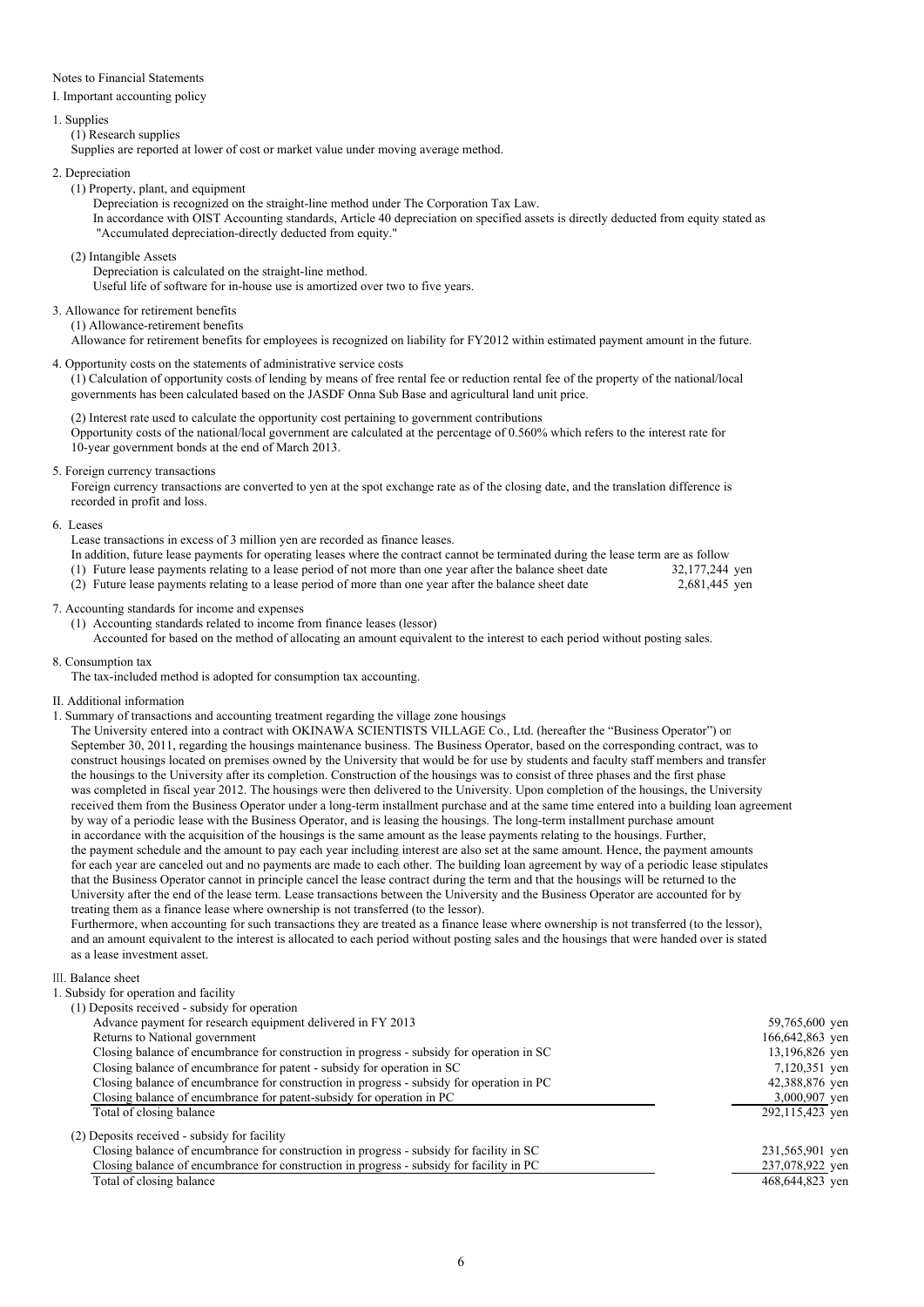## III. Statement of Cash Flows

(1) Breakdown of the balance sheet by year-end balance of funds

|                                                                                                                       | Cash and cash equivalent        | 1,751,956,375 yen |
|-----------------------------------------------------------------------------------------------------------------------|---------------------------------|-------------------|
|                                                                                                                       | Balance of funds at end of year | 1,751,956,375 yen |
| (2) Important non-financial transactions<br>Amount of assets and liabilities related to finance leases (lessee) newly |                                 |                   |
| recognized in the term                                                                                                |                                 | 459,691,344 yen   |
| Amount of investments related to finance leases (lessor) newly recognized in the<br>term                              |                                 | 1,981,392,000 yen |
| Amount of long-term accounts payable related to acquisition of tangible fixed<br>assets newly recognized in the term  |                                 | 1,981,392,000 yen |

# IV. Notes to impairment

(1) Fixed assets for which an impairment is recognized

| Use                 | Ancillary facility in laboratories                                                       |                                                                                        |               |                      |  |
|---------------------|------------------------------------------------------------------------------------------|----------------------------------------------------------------------------------------|---------------|----------------------|--|
| Type                | <b>Buildings</b>                                                                         | <b>Structures</b>                                                                      | Machinery and | Tools, furniture and |  |
|                     |                                                                                          |                                                                                        | equipment     | fixtures             |  |
| Book value          | 27,624,991 yen                                                                           | 15,107,268 yen                                                                         | 549,636 yen   | 3,119,672 yen        |  |
| Location            |                                                                                          | Uruma City, Okinawa Prefecture (Research • Exchange Center)                            |               |                      |  |
| Background to       | The lease agreement pertaining to the Research $\cdot$ Exchange Center came to an end on |                                                                                        |               |                      |  |
| recognition of      |                                                                                          | September 30, 2012 and there is no prospect of sale or future use of the building that |               |                      |  |
| impairment          |                                                                                          | is attached to the corresponding facility. Therefore, the University recorded the full |               |                      |  |
|                     | residual value as an impairment loss.                                                    |                                                                                        |               |                      |  |
|                     | <b>Buildings</b>                                                                         | <b>Structures</b>                                                                      | Machinery and | Tools, furniture and |  |
| Amount of           | 27,624,991 yen                                                                           | 15,107,268 yen                                                                         | equipment     | fixtures             |  |
| impairment          |                                                                                          |                                                                                        | 549,636 yen   | 3,119,672 ven        |  |
|                     | All of the impairment loss has not been recognized in the income statement.              |                                                                                        |               |                      |  |
|                     | The recoverable service amount is the same amount as the net selling price and the       |                                                                                        |               |                      |  |
| Recoverable service | value in use, and so the University has adopted an amount equivalent to the value in     |                                                                                        |               |                      |  |
|                     | use. In addition, because all parts of the asset can be assumed not to be used, the      |                                                                                        |               |                      |  |
| amount              | amount equivalent to use value is estimated to be zero. The above-mentioned              |                                                                                        |               |                      |  |
|                     | buildings have finished being disposed of in this fiscal year.                           |                                                                                        |               |                      |  |

| Use                                           | Ancillary facility in laboratories                                                                                                                                                                                                                                                                                                                                                                                  |
|-----------------------------------------------|---------------------------------------------------------------------------------------------------------------------------------------------------------------------------------------------------------------------------------------------------------------------------------------------------------------------------------------------------------------------------------------------------------------------|
| Type                                          | <b>Buildings</b>                                                                                                                                                                                                                                                                                                                                                                                                    |
| Book value                                    | 1,807,886 yen                                                                                                                                                                                                                                                                                                                                                                                                       |
| Location                                      | Uruma City, Okinawa Prefecture (Bio-center)                                                                                                                                                                                                                                                                                                                                                                         |
| Background to<br>recognition of<br>impairment | The lease agreement pertaining to the Bio-center came to an end on September 30,<br>2012 and there is no prospect of sale or future use of the building that is attached to<br>the corresponding facility. Therefore, the University recorded the full residual value as<br>an impairment loss.                                                                                                                     |
| Amount of                                     | Buildings 1,807,886 yen                                                                                                                                                                                                                                                                                                                                                                                             |
| impairment                                    | All of the impairment loss has not been recognized in the income statement.                                                                                                                                                                                                                                                                                                                                         |
| Recoverable service<br>amount                 | The recoverable service amount is the same amount as the net selling price and the<br>value in use, and so the University has adopted an amount equivalent to the value in<br>use. In addition, because all parts of the asset can be assumed not to be used, the<br>amount equivalent to use value is estimated to be zero. The above-mentioned<br>structures have finished being disposed of in this fiscal year. |

| Use                           | Research equipment                                                                                                                                                                                                                                                                                                                                                                                                                     |  |  |
|-------------------------------|----------------------------------------------------------------------------------------------------------------------------------------------------------------------------------------------------------------------------------------------------------------------------------------------------------------------------------------------------------------------------------------------------------------------------------------|--|--|
| Type                          | Tools, furniture and fixtures                                                                                                                                                                                                                                                                                                                                                                                                          |  |  |
| Book value                    | 47,280,524 yen                                                                                                                                                                                                                                                                                                                                                                                                                         |  |  |
| Location                      | Onna Village, Okinawa Prefecture (Main Campus), other                                                                                                                                                                                                                                                                                                                                                                                  |  |  |
| Background to                 | The corresponding research equipment has undergone functional and physical                                                                                                                                                                                                                                                                                                                                                             |  |  |
| recognition of                | depreciation and so there is no prospect of its future use or sale. Hence, the University                                                                                                                                                                                                                                                                                                                                              |  |  |
| impairment                    | recorded the full residual value as an impairment loss.                                                                                                                                                                                                                                                                                                                                                                                |  |  |
| Amount of                     | Tools, furniture and fixtures 38,692,042 yen                                                                                                                                                                                                                                                                                                                                                                                           |  |  |
| impairment                    | All of the impairment loss has not been recognized in the income statement.                                                                                                                                                                                                                                                                                                                                                            |  |  |
| Recoverable service<br>amount | The recoverable service amount is the same amount as the net selling price and the<br>value in use, and so the University has adopted an amount equivalent to the value in<br>use. In addition, because all parts of the asset can be assumed not to be used, the<br>amount equivalent to use value is estimated to be zero. The above-mentioned tools,<br>furniture and fixtures have finished being disposed of in this fiscal year. |  |  |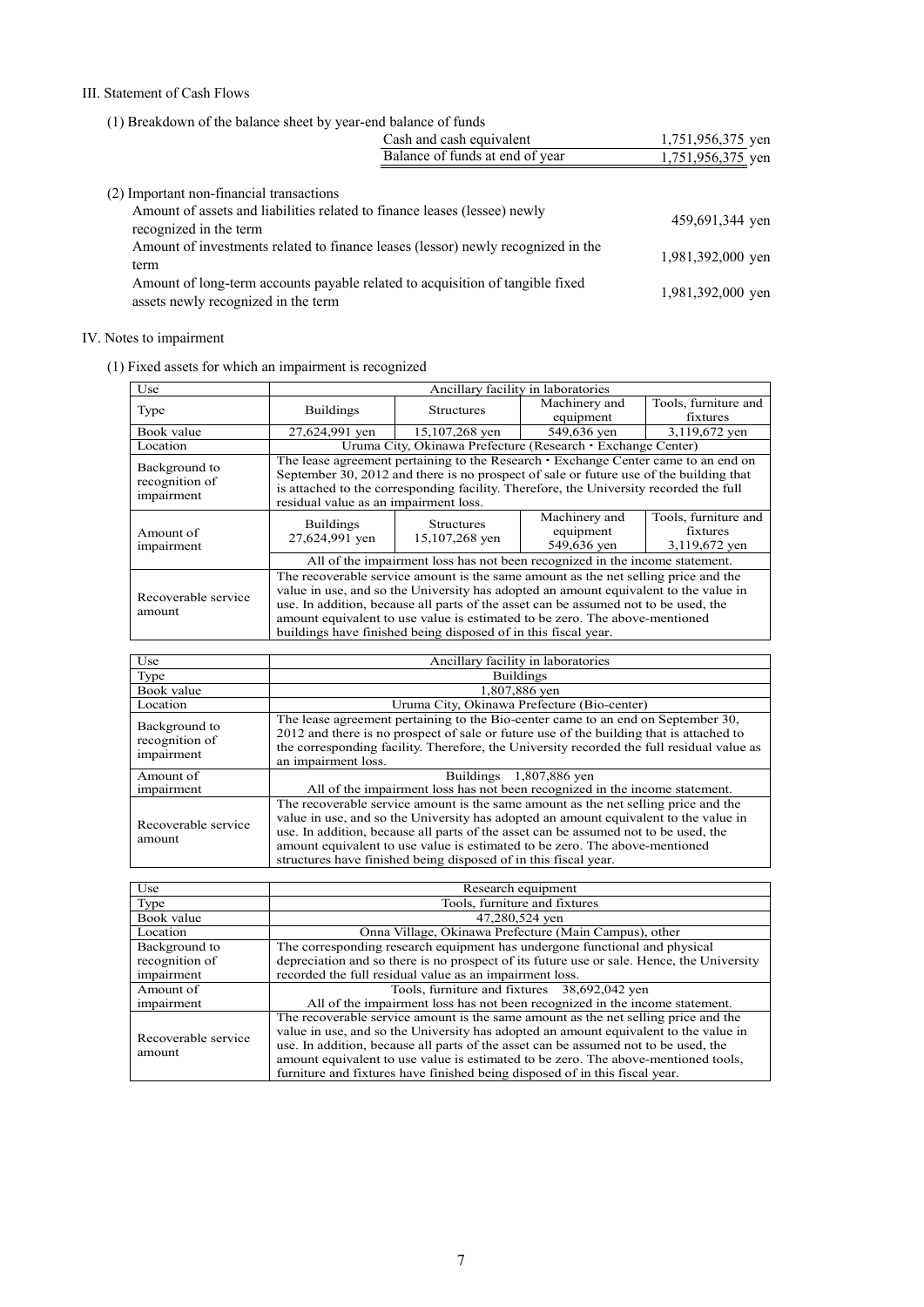## V. Matters related to asset retirement obligations

(1) Overview of asset retirement obligations

These are obligations to restore an asset based on the terms of Article 20 (Confirmation of Restoration) of the Ordinance on Construction regarding Installation and Management, which is associated with the contract for leasing the Bio-center.

- (2) Method of calculating the amount of asset retirement obligations
	- The estimated period of expected use for the Bio-center is 5 months and 5 years and the discount rate used in the asset retirement obligation estimate is 1.265%.

| (3) Increase or decrease in the total amount of the asset retirement obligations during this fiscal year |               |
|----------------------------------------------------------------------------------------------------------|---------------|
| Balance at beginning of term                                                                             | 6,956,278 ven |
| Decrease due to the implementation of asset retirement obligation                                        | 6,956,278 ven |
| Balance at end of the term                                                                               | — yen         |

## VI. Notes to finance leases

## 1. Lessee

- (1) Details of lease assets
	- Service vehicles (OIST bus) and research equipment (low-energy electron microscope set)
- (2) Details of lease assets Depreciated using the straight-line method over the useful life of the lease term, with no residual value.

## 2. Lessor

| (1) | Breakdown of investments in leases<br>(i) Investments and other assets |                   |
|-----|------------------------------------------------------------------------|-------------------|
|     | Portion of lease receivables                                           | 2,739,473,033 yen |
|     | Amount equivalent to interest income                                   | 820,446,231 yen   |
|     | Lease investment assets                                                | 1,919,026,802 yen |
|     | (ii) Current assets                                                    |                   |
|     | Portion of lease receivables                                           | 87,360,390 yen    |
|     | Amount equivalent to interest income                                   | 46,660,167 yen    |
|     | Lease investment assets                                                | 40,700,223 yen    |

(2) Scheduled recoverable amount of the lease receivables part pertaining to lease investment assets after the closing date

|                               | (i) Investments and other assets |                                                     |                                                     |                                                     |                                                     |                      |  |  |  |  |
|-------------------------------|----------------------------------|-----------------------------------------------------|-----------------------------------------------------|-----------------------------------------------------|-----------------------------------------------------|----------------------|--|--|--|--|
|                               | Within 1<br>year                 | More than 1<br>year but not<br>more than 2<br>years | More than 2<br>year but not<br>more than 3<br>years | More than 3<br>year but not<br>more than 4<br>vears | More than 4<br>year but not<br>more than 5<br>years | More than 5<br>years |  |  |  |  |
| Lease<br>investment<br>assets |                                  | 41,717,729                                          | 42,760,671                                          | 43,829,688                                          | 44,925,430                                          | 1,745,793,284        |  |  |  |  |
| (ii) Current assets           |                                  |                                                     |                                                     |                                                     |                                                     |                      |  |  |  |  |
|                               | Within 1<br>year                 | More than 1<br>year but not<br>more than 2<br>years | More than 2<br>year but not<br>more than 3<br>years | More than 3<br>year but not<br>more than 4<br>vears | More than 4<br>year but not<br>more than 5<br>years | More than 5<br>years |  |  |  |  |
| Lease<br>investment<br>assets | 40,700,223                       |                                                     |                                                     |                                                     |                                                     |                      |  |  |  |  |

VII. Important subsequent events

Not applicable.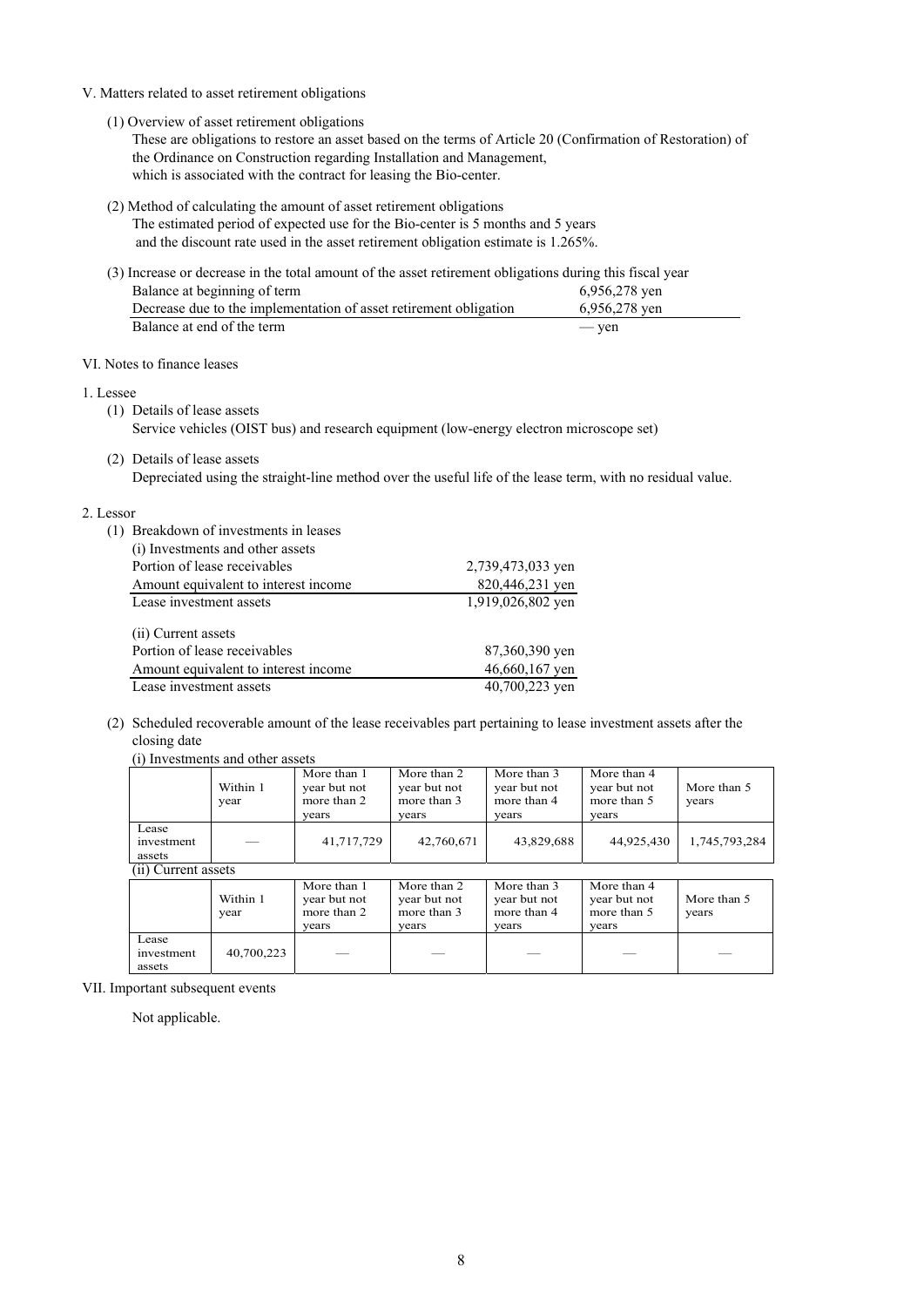#### 1. Acquisition, disposal and depreciation of fixed asset, and accumulated impairment loss

#### (Includes depreciation, which is excluded from ordinary expenses, specified in the OIST Accounting standards, Article 40, Accounting treatment for depreciation of specific asset).

#### (Unit: Thousand Yen)

| Asset                                                                             |                                      | Beginning balance | Increase  | Decrease  | Closing balance | Accumulated depreciation |                          | Accumulated impairment loss |                                                                         | Closing net book value | Memo       |  |
|-----------------------------------------------------------------------------------|--------------------------------------|-------------------|-----------|-----------|-----------------|--------------------------|--------------------------|-----------------------------|-------------------------------------------------------------------------|------------------------|------------|--|
|                                                                                   |                                      |                   |           |           |                 |                          | Depreciation for FY 2012 |                             | Included in ordinary expenses FY2012 Excluded in ordinary expenses FY20 |                        |            |  |
|                                                                                   | <b>Buildings</b>                     | 1,383,023         | 906,388   | 87,656    | 2,201,755       | 113,084                  | 93,159                   | 7,022                       |                                                                         | 7,022                  | 2,081,647  |  |
|                                                                                   | Structures                           | 284,63            | 3,464     | 26,51     | 261,581         | 24,777                   | 26,393                   |                             |                                                                         |                        | 236,803    |  |
|                                                                                   | Machinery                            | 154,594           | 981       | 1,014     | 154,561         | 46,628                   | 33,179                   |                             |                                                                         |                        | 107,932    |  |
| Property, plant, and equipment                                                    | Equipment                            | 4,043,48          | 2,543,898 | 72,980    | 6,514,404       | 2,042,42                 | 1,536,249                |                             |                                                                         |                        | 4,471,980  |  |
| (Depreciation - Included in ordinary expenses                                     | <b>Books</b>                         |                   | 488       |           | 488             |                          |                          |                             |                                                                         |                        | 488        |  |
|                                                                                   | Vehicle and transportation equipment | 13,425            | 1,980     |           | 15,406          | 5,267                    | 3,980                    |                             |                                                                         |                        | 10,138     |  |
|                                                                                   | Lease assets                         |                   | 459.69    |           | 459,691         | 31.148                   | 31,148                   |                             |                                                                         |                        | 428,543    |  |
|                                                                                   | Total                                | 5,879,161         | 3,916,893 | 188,166   | 9,607,888       | 2,263,330                | 1,724,110                | 7.022                       |                                                                         | 7.022                  | 7,337,535  |  |
|                                                                                   | <b>Buildings</b>                     | 19,274,956        | 7,580,187 |           | 26,855,143      | 1,614,388                | 1,240,848                |                             |                                                                         |                        | 25,240,754 |  |
|                                                                                   | Structures                           | 5,012,57          | 351,886   |           | 5,364,457       | 267,098                  | 193,709                  |                             |                                                                         |                        | 5,097,359  |  |
| Property, plant, and equipment<br>(Depreciation - Excluded from ordinary expenses | Machinery                            | 43,08             |           |           | 43,080          | 4,089                    | 2,886                    |                             |                                                                         |                        | 38,991     |  |
|                                                                                   | Equipment                            | 132,03            |           |           | 132,036         | 71,507                   | 50,476                   |                             |                                                                         |                        | 60,528     |  |
|                                                                                   | Total                                | 24,462,644        | 7,932,074 |           | 32,394,718      | 1,957,083                | 1,487,920                |                             |                                                                         |                        | 30,437,634 |  |
|                                                                                   | Land                                 | 1,659,66          |           |           | 1,659,667       |                          |                          |                             |                                                                         |                        | 1,659,667  |  |
| Non-depreciable assets                                                            | Construction in progress             | 5,179,22          | 4,126,158 | 8,781,155 | 524,230         |                          |                          |                             |                                                                         |                        | 524,230    |  |
|                                                                                   | Total                                | 6,838,894         | 4,126,158 | 8,781,155 | 2,183,897       |                          |                          |                             |                                                                         |                        | 2,183,897  |  |
|                                                                                   | Land                                 | 1,659,667         |           |           | 1,659,667       |                          |                          |                             |                                                                         |                        | 1,659,667  |  |
|                                                                                   | Buildings                            | 20,657,979        | 8,486,57  | 87,656    | 29,056,899      | 1,727,47                 | 1,334,007                | 7,022                       |                                                                         | 7,022                  | 27,322,402 |  |
|                                                                                   | Structures                           | 5,297,202         | 355,351   | 26,515    | 5,626,038       | 291,875                  | 220,103                  |                             |                                                                         |                        | 5,334,162  |  |
|                                                                                   | Machinery                            | 197,674           | 981       | 1,014     | 197,64          | 50,717                   | 36,066                   |                             |                                                                         |                        | 146,924    |  |
|                                                                                   | Equipment                            | 4,175,522         | 2,543,898 | 72,980    | 6,646,44        | 2,113,931                | 1,586,725                |                             |                                                                         |                        | 4,532,509  |  |
| Total property, plant, and equipment                                              | <b>Books</b>                         |                   | 488       |           | 488             |                          |                          |                             |                                                                         |                        | 488        |  |
|                                                                                   | Vehicle and transportation equipment | 13,425            | 1,980     |           | 15,406          | 5,267                    | 3,980                    |                             |                                                                         |                        | 10,138     |  |
|                                                                                   | Lease assets                         |                   | 459,691   |           | 459,69          | 31.148                   | 31,148                   |                             |                                                                         |                        | 428,543    |  |
|                                                                                   | Construction in progress             | 5,179,22          | 4,126,158 | 8,781,155 | 524,230         |                          |                          |                             |                                                                         |                        | 524,230    |  |
|                                                                                   | Total                                | 37,180,700        | 15,975,12 | 8,969,321 | 44,186,504      | 4,220,414                | 3,212,031                | 7,022                       |                                                                         | 7,02                   | 39,959,067 |  |
|                                                                                   | Patents                              | 3,860             | 962       |           | 4,823           | 840                      | 605                      |                             |                                                                         |                        | 3,982      |  |
|                                                                                   | Trademark right                      |                   | 1,119     |           | 1,119           | 3 <sup>7</sup>           | 37                       |                             |                                                                         |                        | 1,082      |  |
| Intangible assets<br>(Depreciation - Included in ordinary expenses                | Software                             | 90,08             | 6,91      |           | 96,998          | 27,980                   | 19,901                   |                             |                                                                         |                        | 69,017     |  |
|                                                                                   | Other intangible assets              | 50,387            |           |           | 50,387          | 5,381                    | 3,848                    |                             |                                                                         |                        | 45,005     |  |
|                                                                                   | Total                                | 144,33            | 8,995     |           | 153,328         | 34,240                   | 24,392                   |                             |                                                                         |                        | 119,087    |  |
| Intangible assets (Depreciation - Excluded from ordinary expenses)                | Other intangible assets              | 711               |           |           | 711             |                          |                          |                             |                                                                         |                        | 633        |  |
| Non-depreciable assets                                                            | Patent in the process of filing      | 5,508             | 5,898     | 713       | 10,693          |                          |                          |                             |                                                                         |                        | 10.693     |  |
|                                                                                   | Patents                              | 3,860             | 962       |           | 4,823           | 840                      | 605                      |                             |                                                                         |                        | 3,982      |  |
|                                                                                   | Trademark right                      |                   | 1,119     |           | 1,119           | -37                      | 37                       |                             |                                                                         |                        | 1,082      |  |
| Total intangible assets                                                           | Software                             | 90,08             | 6,913     |           | 96,998          | 27,980                   | 19,901                   |                             |                                                                         |                        | 69,017     |  |
|                                                                                   | Patent in the process of filing      | 5,508             | 5,898     | 713       | 10,693          |                          |                          |                             |                                                                         |                        | 10,693     |  |
|                                                                                   | Other intangible assets              | 51,098            |           |           | 51,098          | 5,459                    | 3,903                    |                             |                                                                         |                        | 45,638     |  |
|                                                                                   | Total                                | 150,55            | 14,894    | 713       | 164,732         | 34,318                   | 24,447                   |                             |                                                                         |                        | 130,414    |  |
|                                                                                   | Security deposit                     | 5,234             | 1,701     | 1,835     | 5,100           |                          |                          |                             |                                                                         |                        | 5,100      |  |
| Investments and other assets                                                      | Prepaid expense (long-term)          | 1,992             | 1,414     | 1,992     | 1,414           |                          |                          |                             |                                                                         |                        | 1,414      |  |
|                                                                                   | lease investment assets              |                   | 1,981,392 | 62,365    | 1,919,026       |                          |                          |                             |                                                                         |                        | 1,919,026  |  |
|                                                                                   | Total                                | 7,226             | 1,984,507 | 66,192    | 1,925,541       |                          |                          |                             |                                                                         |                        | 1,925,541  |  |

Notes:

1. Incresed buildings : Lab 2 7,296,195,160 yen, Collaboration center 452,571,000 yen

2. Increased structures : Village zone axis building infrastructure construction 110,287,590 yen

3. Increased equipment : Environmental transmission electron microscope 640,846,500 yen, High-resolution scaning electron microscope 93,975,000 yen

4. Increased lease investment assets : Village zone housings 1,981,392,000 yen

5. Increased lease assets : Low-energy electron microscope 116,071,200 yen, Electron beam graphics system 84,737,520 yen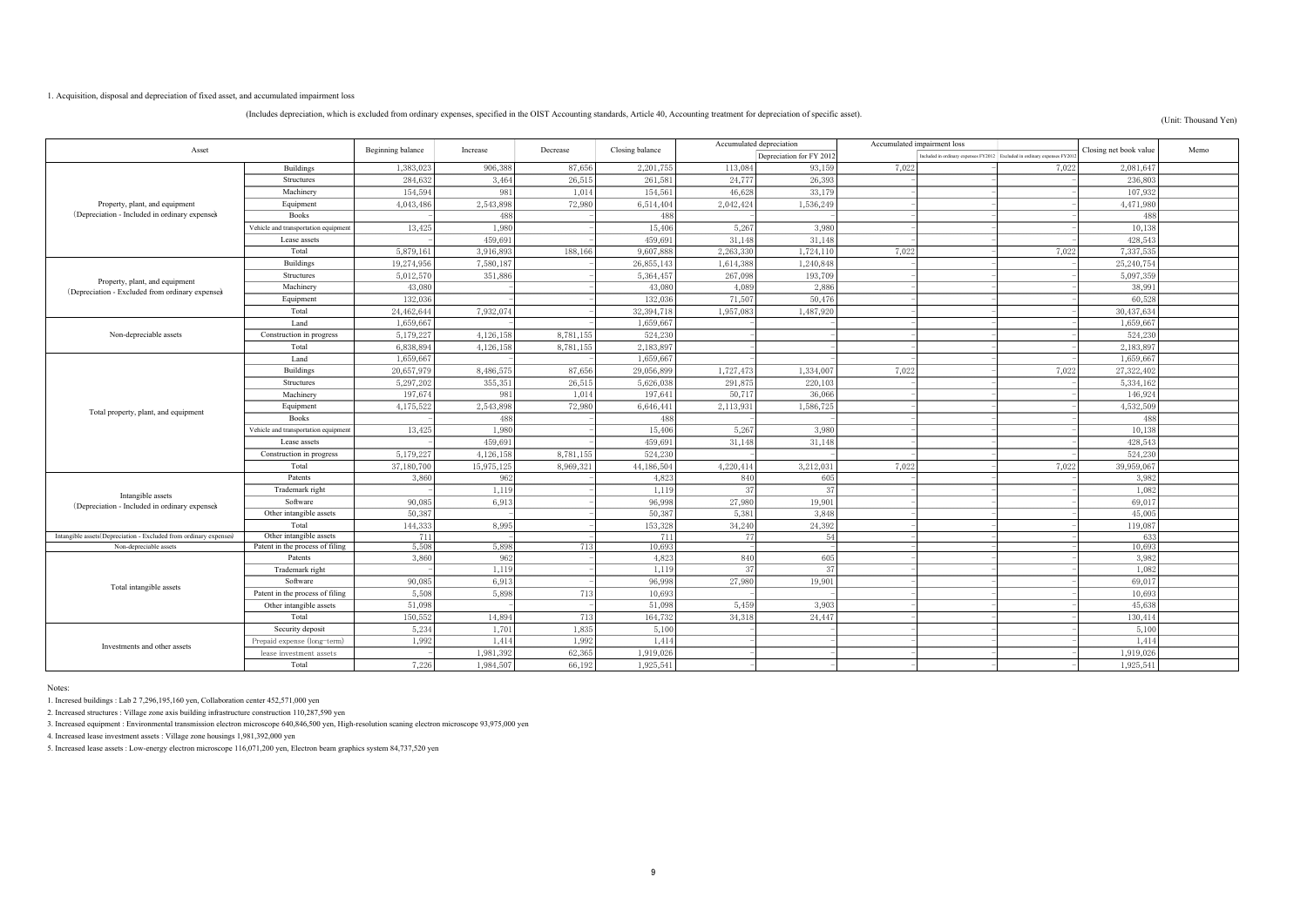# 2. Supplies

(Unit: Thousand Yen)

| Item              | Beginning balance | Increase              |               | Decrease                 |        | Closing balance | Memo |
|-------------------|-------------------|-----------------------|---------------|--------------------------|--------|-----------------|------|
|                   |                   | Purchase and Transfer | <b>Others</b> | Consumption and Transfer | Others |                 |      |
| Research supplies | 3.786             | 13.803                |               | 12.650                   | 38     | 4.901           |      |
| Total             | 3,786             | 3,803                 |               | 12,650                   | 38     | 4,901           |      |

Notes:

Reason of decrease of Others: Difference in number between ledger and actual number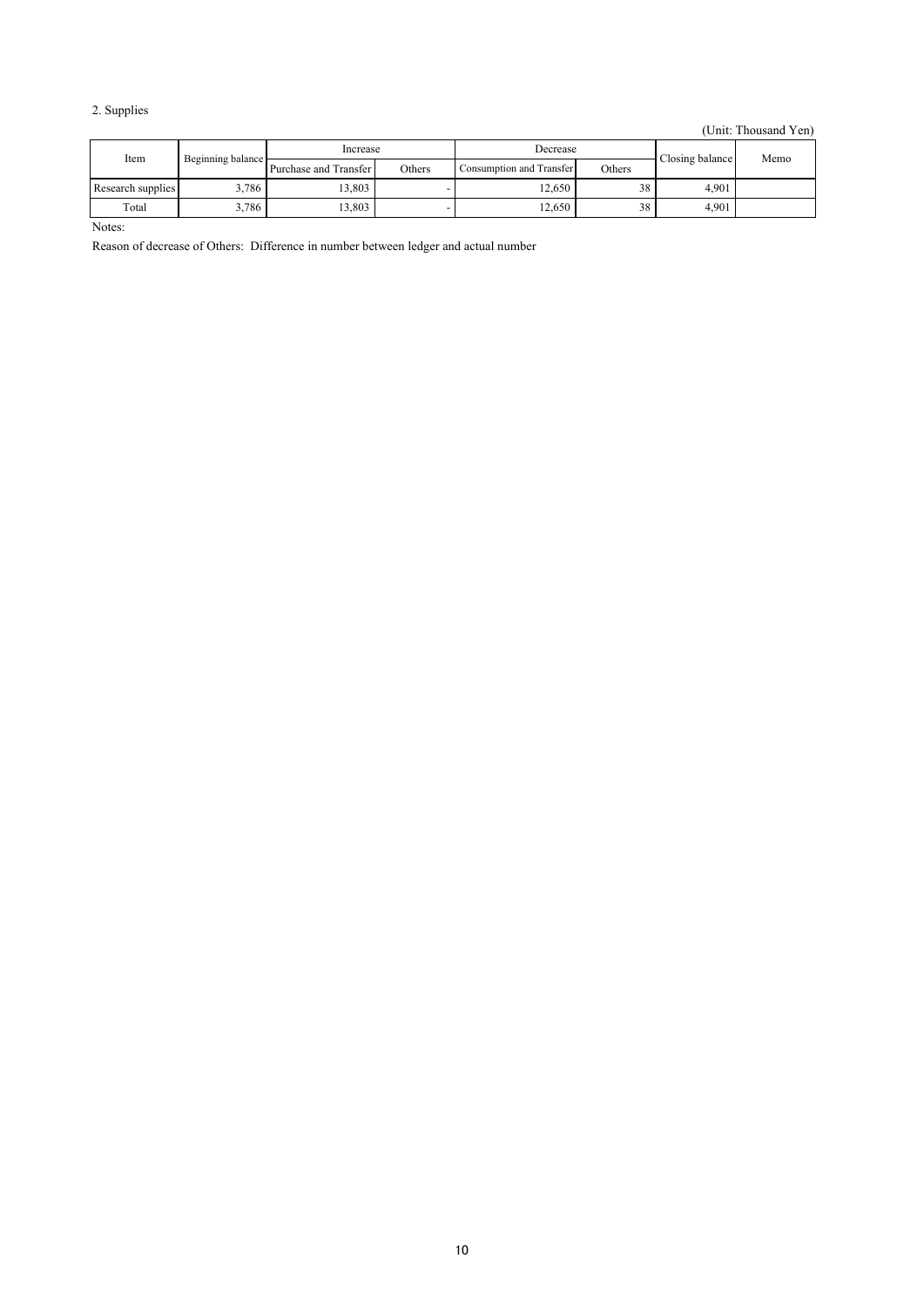# 3.Voluntary use of national property

| Category                                          | Item | Address    | $Space(m^2)$ | Structure | Opportunity<br>costs<br>(Thousand yen) | Description |
|---------------------------------------------------|------|------------|--------------|-----------|----------------------------------------|-------------|
| Land<br>1919-1 Tancha, Onna-son Okinawa<br>Campus |      | 630.410.60 |              | 132.507   |                                        |             |
| Total                                             |      |            |              |           | 132,507                                |             |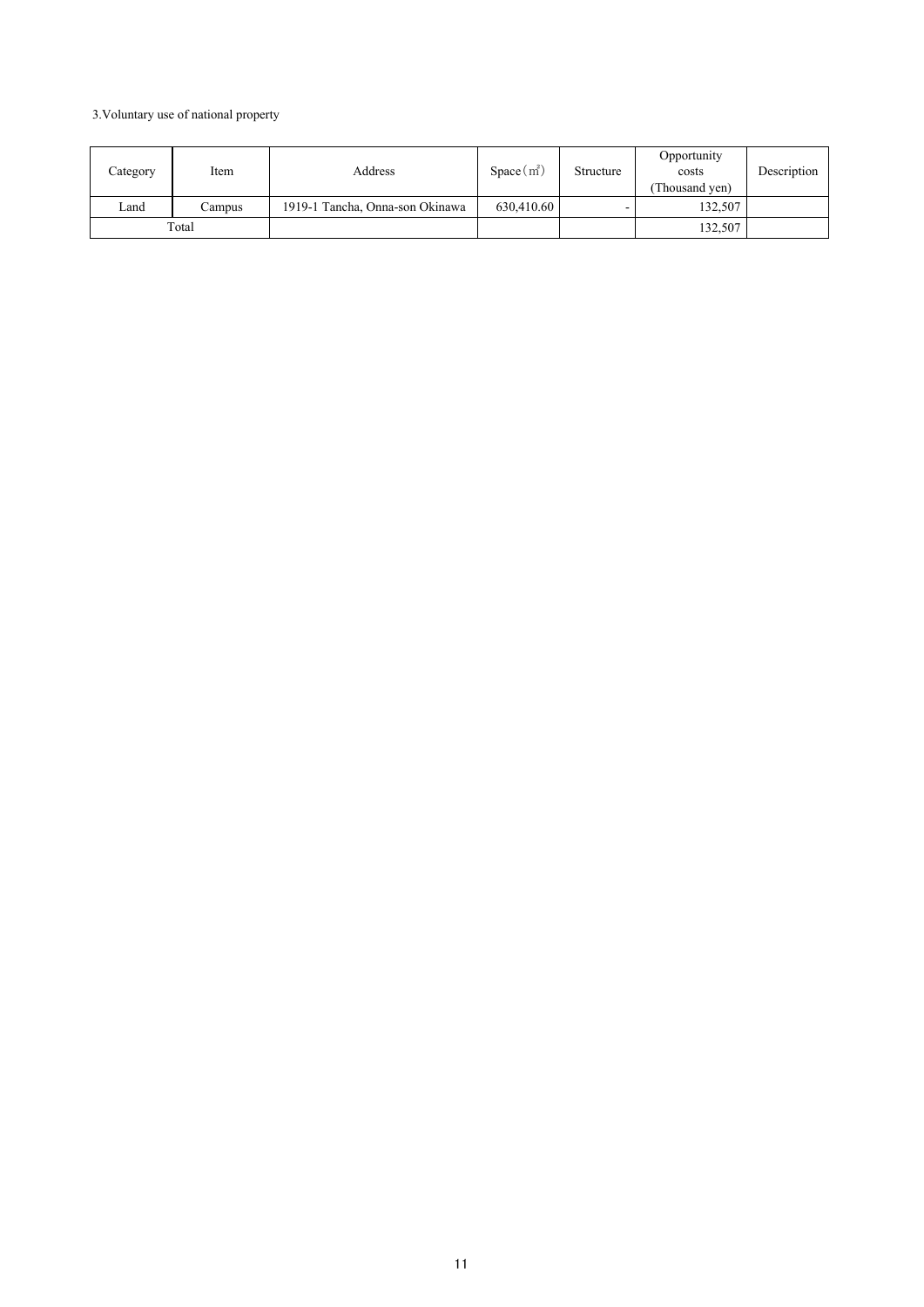4.PFI

|                                                                               |                                                                                    |            |                                                     |                                                 | (Unit: Thousand yen)                                                                                                                                                                     |
|-------------------------------------------------------------------------------|------------------------------------------------------------------------------------|------------|-----------------------------------------------------|-------------------------------------------------|------------------------------------------------------------------------------------------------------------------------------------------------------------------------------------------|
| Project                                                                       | Outline                                                                            | Type       | Contractor                                          | Contract term                                   | Description                                                                                                                                                                              |
| Okinawa Institute of Science and<br>Technology<br>Housing Development Project | Housing<br>development(building) and<br>maintenance, administration,<br>management | <b>BTO</b> | <b>OKINAWA</b><br><b>SCIENTISTS</b><br>VILLAGE INC. | From September 30,<br>2011<br>to March 31, 2045 | First phase: Sequential delivery scheduled for between<br>August and January 2013<br>Second phase: Scheduled to deliver in April 2013<br>Third phase: Scheduled to deliver in April 2015 |

Notes: The above delivery schedules are stated based on the most recent memorandum of understanding regarding change to the business contract.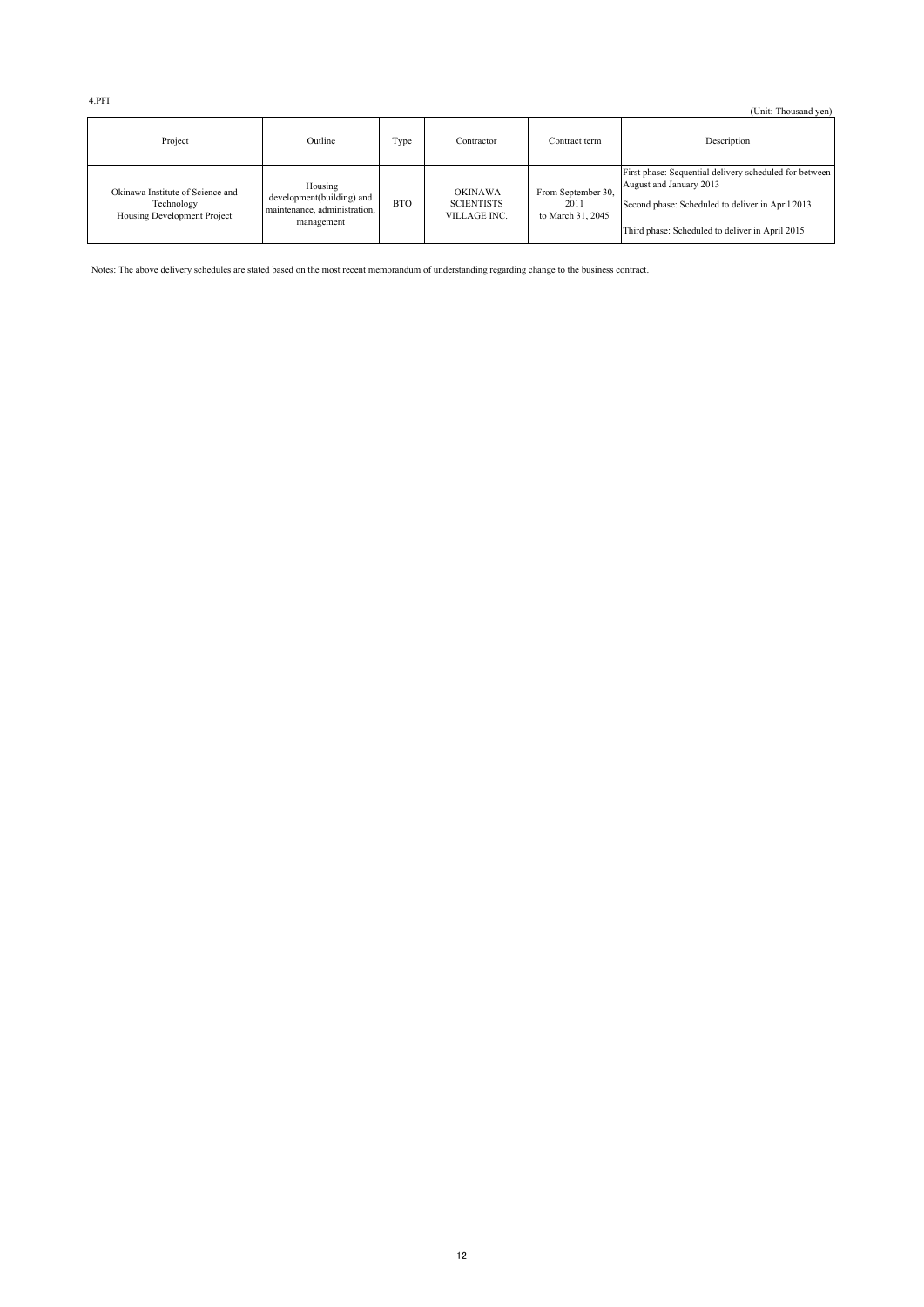# 5-1.Allowance

| Category              | Beginning Balance | Increase                 |          | Decrease | <b>Closing Balance</b> | Description |
|-----------------------|-------------------|--------------------------|----------|----------|------------------------|-------------|
|                       |                   |                          | Specific | Others   |                        |             |
| Allowance<br>-bonuses | 14,650            | $\overline{\phantom{0}}$ | 14,650   |          |                        |             |
| Total                 | 14,650            | $\overline{\phantom{0}}$ | 14,650   | -        |                        |             |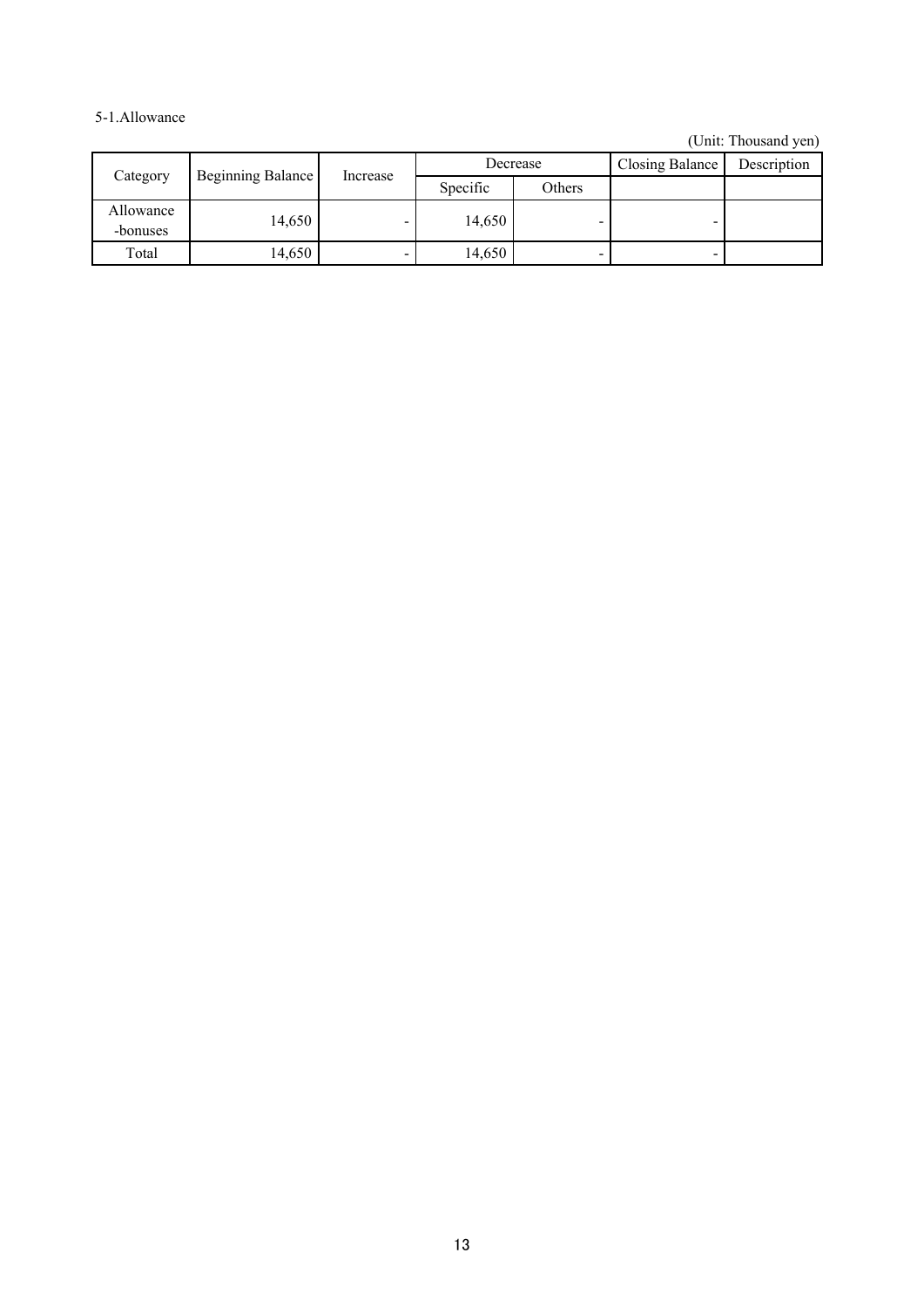## 5-2.Allowance-retirement benefits

| Category                                 |                                             | Beginning<br>Balance | Increase | Decrease | Closing<br>Balance | Description |
|------------------------------------------|---------------------------------------------|----------------------|----------|----------|--------------------|-------------|
| Total of accumulated benefits obligation |                                             | 66,614               | 22,979   | 22,954   | 66,638             |             |
|                                          | Obligation of retirement<br>lump-sum grants | 66,614               | 22,979   | 22,954   | 66,638             |             |
| Unrecognized prior service cost          |                                             |                      |          |          |                    |             |
| Unrecognized net actual loss on assets   |                                             |                      |          |          |                    |             |
| Pension asset                            |                                             |                      |          |          |                    |             |
| Allowance-retirement benefits            |                                             | 66,614               | 22,979   | 22,954   | 66,638             |             |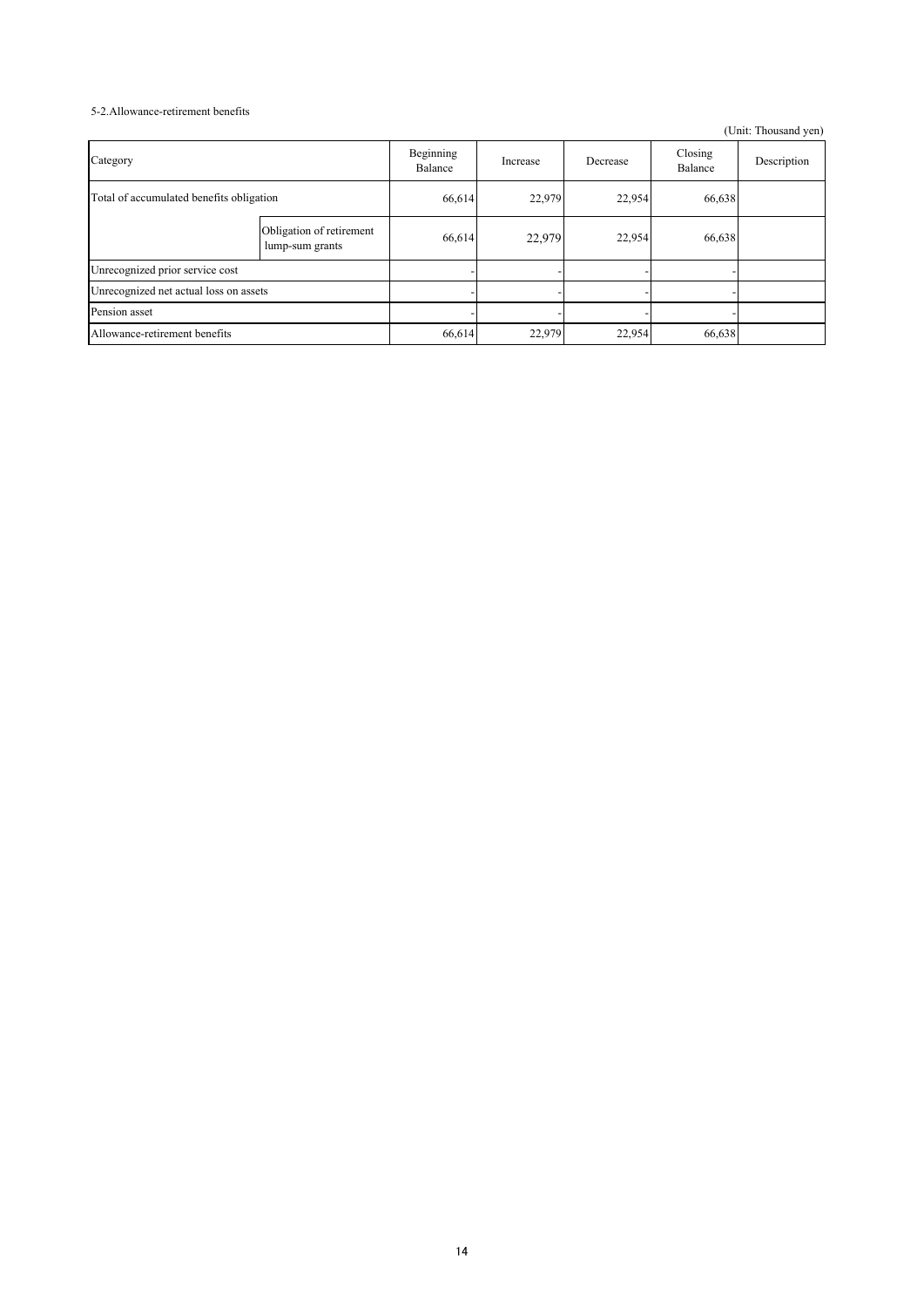## 6.Contribution and additional paid-in contribution

|                         |                                                        |                          |           |              |                      | (Unit: Thousand Yen) |
|-------------------------|--------------------------------------------------------|--------------------------|-----------|--------------|----------------------|----------------------|
|                         | Category                                               | <b>Beginning Balance</b> | Increase  | Decrease     | Closing balance      | Memo                 |
| Contribution            | Contribution from national government                  | 24,317,681               |           | $\bf{0}$     | 24,317,681           |                      |
|                         | Total                                                  | 24,317,681               |           | 0            | 24,317,681           |                      |
| Additional              | Additional paid-in contribution                        |                          |           |              |                      |                      |
| paid-in<br>contribution | Subsidy for Facility                                   | 1,724,808                | 7,932,074 | $\theta$     | $9,656,882$ Note (1) |                      |
|                         | Total                                                  | 1,724,808                | 7,932,074 | $\theta$     | 9,656,882            |                      |
|                         | Accumulated depreciation directly deducted from equity | 469.186                  | 1,487,975 | $\mathbf{0}$ | 1,957,161            |                      |
|                         | Balance                                                | 1,255,622                | 6,444,098 |              | 7,699,720            |                      |

Note(1): Increase in the subsidy for facility was mainly due to the completion of Lab2 7,105,570 thousand yen, Phase 1 village zone housings 741,996 thousand ye other infrastructural environmental development 82,438 thousand yen

㻝㻡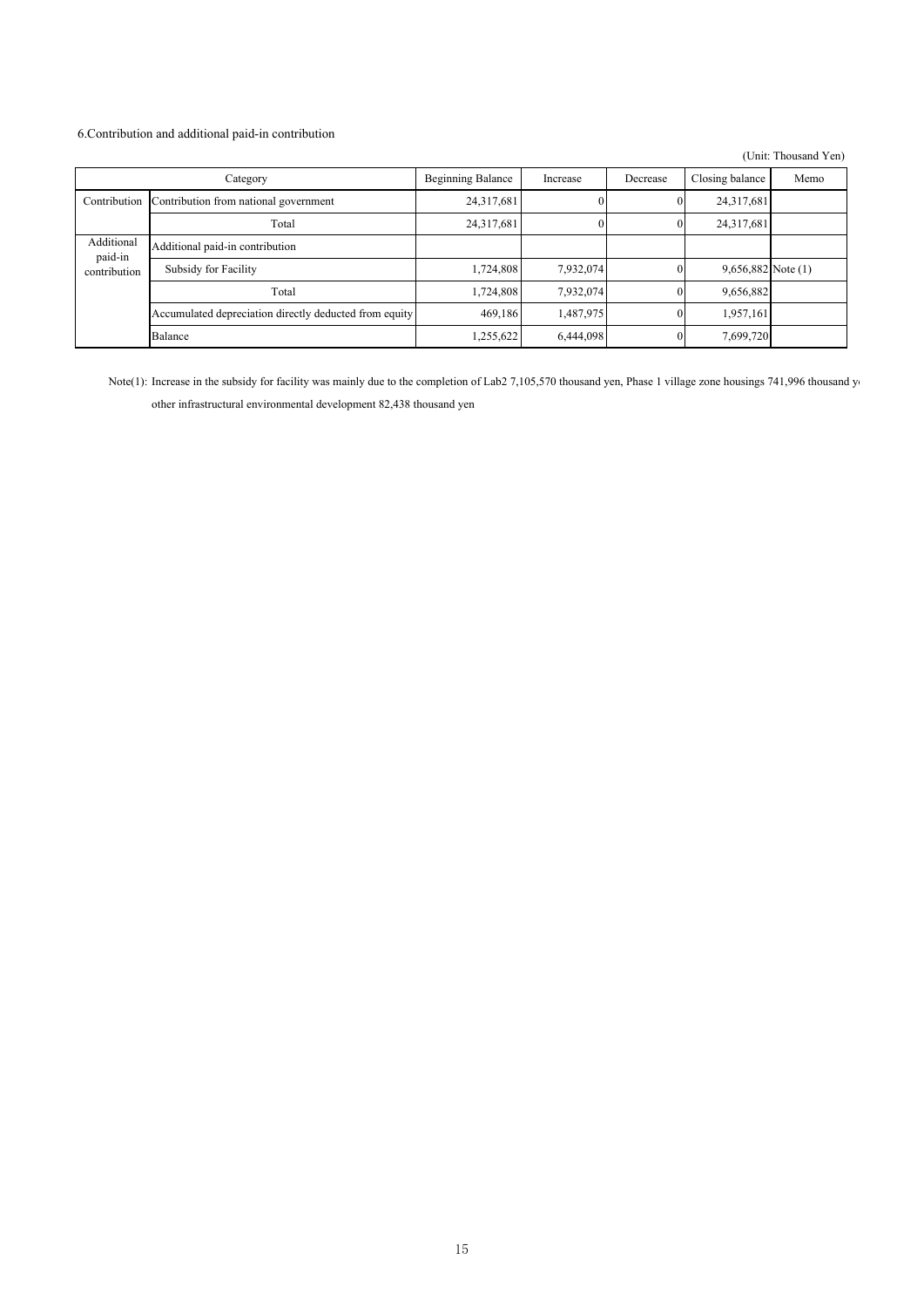## 7. Changes in reserve fund

| Category             | Beginning balance | Increase | Decrease | Closing balance | Memo                                                                                                                                                                                                                                                                                                                                                                                                                                                                                                                              |
|----------------------|-------------------|----------|----------|-----------------|-----------------------------------------------------------------------------------------------------------------------------------------------------------------------------------------------------------------------------------------------------------------------------------------------------------------------------------------------------------------------------------------------------------------------------------------------------------------------------------------------------------------------------------|
| Special reserve fund | 58,867            |          |          |                 | With regards to allowance-retirement<br>benefits for employees in the previous<br>corporation that were not posted in the<br>balance sheet in accordance with accounting<br>standards for an independent administrative<br>institution, at the beginning of the first fiscal<br>58,867 year, we posted the required amount for the<br>reserve as a liability and handled the<br>corresponding reserve amount as a school<br>subsidy in the same fiscal year. In this way,<br>we monetized the required amount for the<br>reserve. |
| Special reserve fund | 21,665            |          |          |                 | With regards to allowance-bonuses in the<br>previous corporation that were not posted in<br>the balance sheet in accordance with<br>accounting standards for an independent<br>administrative institution, at the beginning of<br>the first fiscal year, we posted the required<br>$21,665$ amount for the reserve as a liability and<br>handled the corresponding reserve amount as<br>a school subsidy in the same fiscal year. In<br>this way, we monetized the required amount<br>for the reserve.                            |
| Total                | 80,532            |          |          | 80,532          |                                                                                                                                                                                                                                                                                                                                                                                                                                                                                                                                   |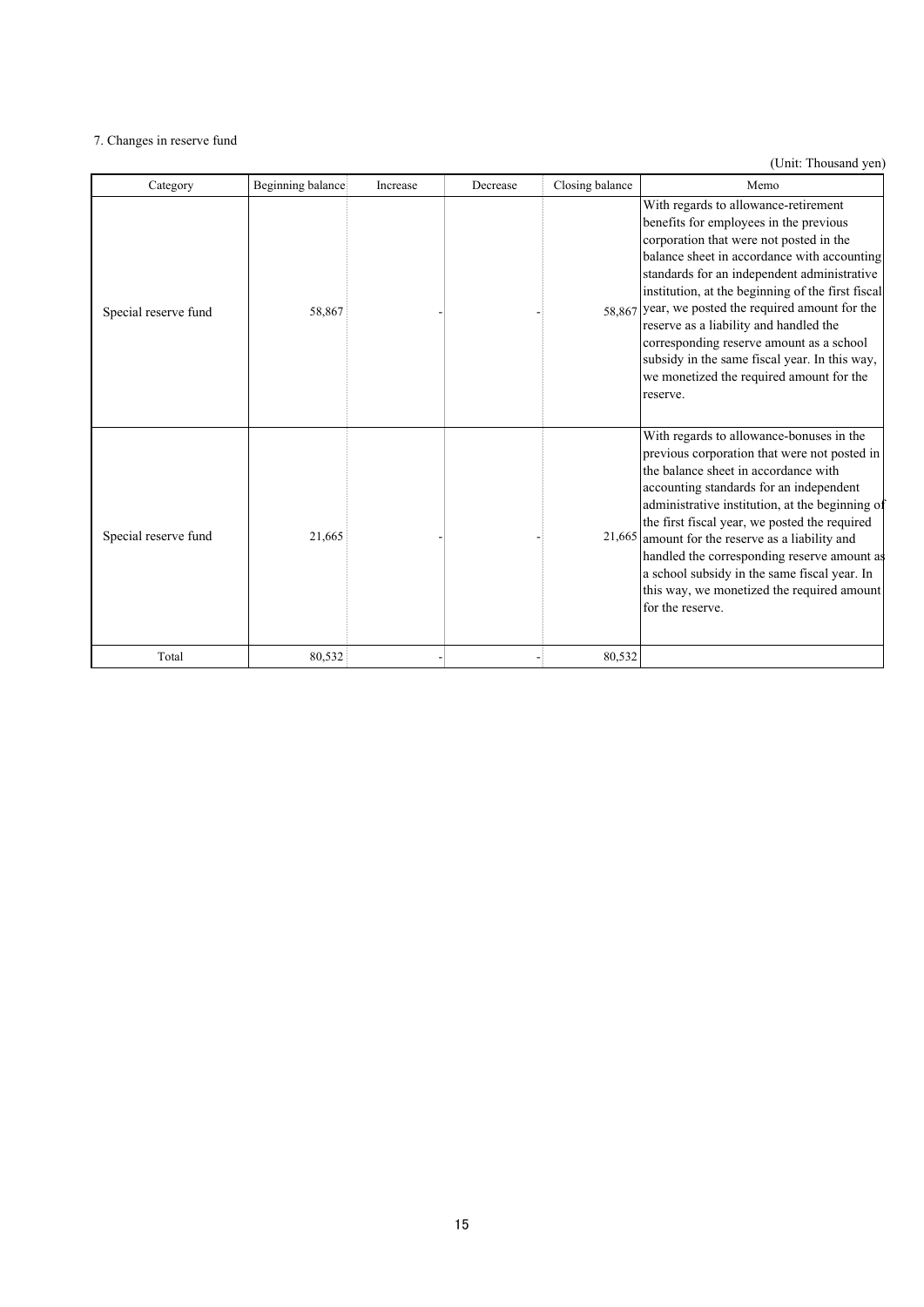## 8.Research expenses and general and administrative expenses

| Account item                                       | Amount    | Description |
|----------------------------------------------------|-----------|-------------|
| Research expenses                                  |           |             |
| <b>Executive salaries</b>                          | 21.399    |             |
| Salaries - Exe allowance                           | 1,339     |             |
| Salaries - Base                                    | 2,023,703 |             |
| Salaries - Allowance                               | 152,703   |             |
| Salaries - Commutation                             | 27,596    |             |
| Salaries - Over time                               | 61,101    |             |
| Salaries - Others                                  | 26,615    |             |
| <b>Bonus</b>                                       | 197       |             |
| Periodic retirement benefits                       | 7,704     |             |
| Legal welfare                                      | 200,753   |             |
| Research supplies                                  | 647,804   |             |
| Supplies                                           | 255,310   |             |
| Consumables                                        | 335,647   |             |
| Utilities                                          | 306,589   |             |
| Travel and transportation - Domestic               | 79,418    |             |
| Travel and transportation - International          | 128,530   |             |
| Travel and transportation - Invite                 | 65,940    |             |
| Travel and transportation - Others                 | 6,721     |             |
| Communication expenses                             | 29,499    |             |
| Transportation expenses                            | 17,468    |             |
| Lease fees                                         | 6,604     |             |
| Rent fee - Land and buildings                      | 53,040    |             |
|                                                    | 7,975     |             |
| Rent fee - Others                                  |           |             |
| Welfare expenses                                   | 326       |             |
| Event expenses                                     | 36        |             |
| Payment commissions                                | 1,898     |             |
| Membership fees                                    | 9,476     |             |
| Meeting expenses                                   | 2,589     |             |
| Training fees                                      | 5,133     |             |
| Professional fees                                  | 4,529     |             |
| Honorariums                                        | 4,630     |             |
| Outsource                                          | 544,570   |             |
| Repair costs                                       | 131,409   |             |
| Maintenance fees                                   | 508,635   |             |
| Insurance - Property                               | 1,602     |             |
| Advertising expenses                               | 14,782    |             |
| Bad debts loss                                     | 272       |             |
| Depreciation - Buildings                           | 93,159    |             |
| Depreciation - Structures                          | 26,393    |             |
| Depreciation - Machinery                           | 33,179    |             |
| Depreciation - Equipment                           | 1,533,448 |             |
| Depreciation - Vehicle and transporation equipment | 1,439     |             |
| Depreciation - Intangible assets                   | 17,544    |             |
| Depreciation - Lease assets                        | 31,148    |             |
| Library expenses                                   | 150,832   |             |
| Taxes and dues                                     | 5,077     |             |
| Other expenses                                     | 8,878     |             |
| Total:                                             | 7,594,662 |             |
| General and administrative expenses                |           |             |
| <b>Executive salaries</b>                          | 67,727    |             |
| Salaries - Exe commutation                         | 106       |             |
| Salaries - Base                                    | 532,844   |             |
| Salaries - Allowance                               | 26,328    |             |
| Salaries - Commutation                             | 9,620     |             |
| Salaries - Over time                               | 50,205    |             |
| Salaries - Others                                  | 13,931    |             |
|                                                    | 732       |             |
| Bonus                                              | 15,418    |             |
| Periodic retirement benefits                       |           |             |
| Legal welfare                                      | 84,171    |             |
| Research supplies                                  | 4,051     |             |
| Supplies                                           | 11,267    |             |
| Consumables                                        | 65,372    |             |
| Utilities                                          | 56,535    |             |
| Travel and transportation - Domestic               | 26,809    |             |
| Travel and transportation - International          | 6,870     |             |
| Travel and transportation - Invite                 | 100,240   |             |
| Travel and transportation - Others                 | 50,645    |             |
| Communication expenses                             | 19,154    |             |
| Transportation expenses                            | 45,175    |             |
| Lease fees                                         | 3,099     |             |
| Rent fee - Land and buildings                      | 38,850    |             |
| Rent fee - Others                                  | 2,038     |             |
| Welfare expenses                                   | 8,723     |             |
| Event expenses                                     | 102       |             |
| Payment commissions                                | 10,097    |             |
| Membership fees                                    | 771       |             |
| Meeting expenses                                   | 4,048     |             |
| Training fees                                      | 2,332     |             |
| Professional fees                                  | 21,561    |             |
| Honorariums                                        | 21,826    |             |
| Outsource                                          | 113,372   |             |
| Repair costs                                       | 467       |             |
| Maintenance fees                                   | 25,615    |             |
| Insurance - Property                               | 23,421    |             |
| Advertising expenses                               | 42,213    |             |
|                                                    |           |             |
| Patent expenses                                    | 255       |             |
| Depreciation - Equipment                           | 2,800     |             |
| Depreciation - Vehicle and transporation equipment | 2,541     |             |
| Depreciation - Intangible assets                   | 6,848     |             |
| Library expenses                                   | 1,719     |             |
| Taxes and dues                                     | 2,578     |             |
| Other expenses                                     | 26,667    |             |
| Total:                                             | 1,549,165 |             |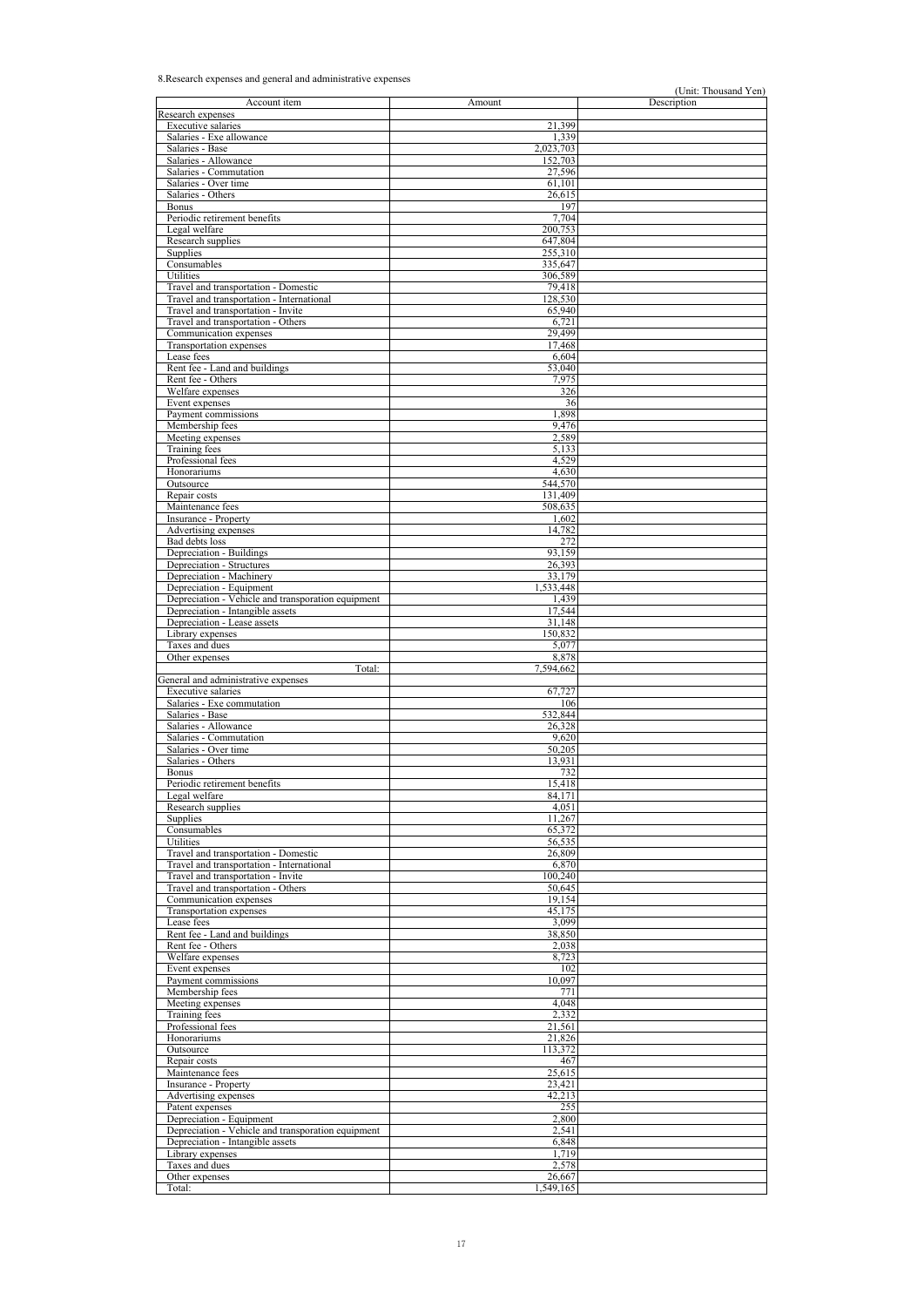## 9.Subsidy for operation

|                                                                                       |                    |                                                |                            |                           |                                                    |                                          | (Unit: Thousand yen) |
|---------------------------------------------------------------------------------------|--------------------|------------------------------------------------|----------------------------|---------------------------|----------------------------------------------------|------------------------------------------|----------------------|
|                                                                                       |                    |                                                |                            | Transactions              |                                                    |                                          |                      |
| Category                                                                              | Received<br>amount | Encumbrance<br>for construction<br>in progress | Encumbrance<br>for patents | Encumbrance<br>for assets | Deposits<br>received -<br>subsidy for<br>operation | Revenue from<br>Subsidy for<br>operation | Memo                 |
| The Granting of<br>Subsidies to the<br>Okinawa Institute of<br>Science and Technology | 10,183,325         | 13,196                                         | 5,898                      | 2,930,916                 | 59,346                                             | 7,173,967                                |                      |
| Total                                                                                 | 10,183,325         | 13,196                                         | 5,898                      | 2,930,916                 | 59,346                                             | 7,173,967                                |                      |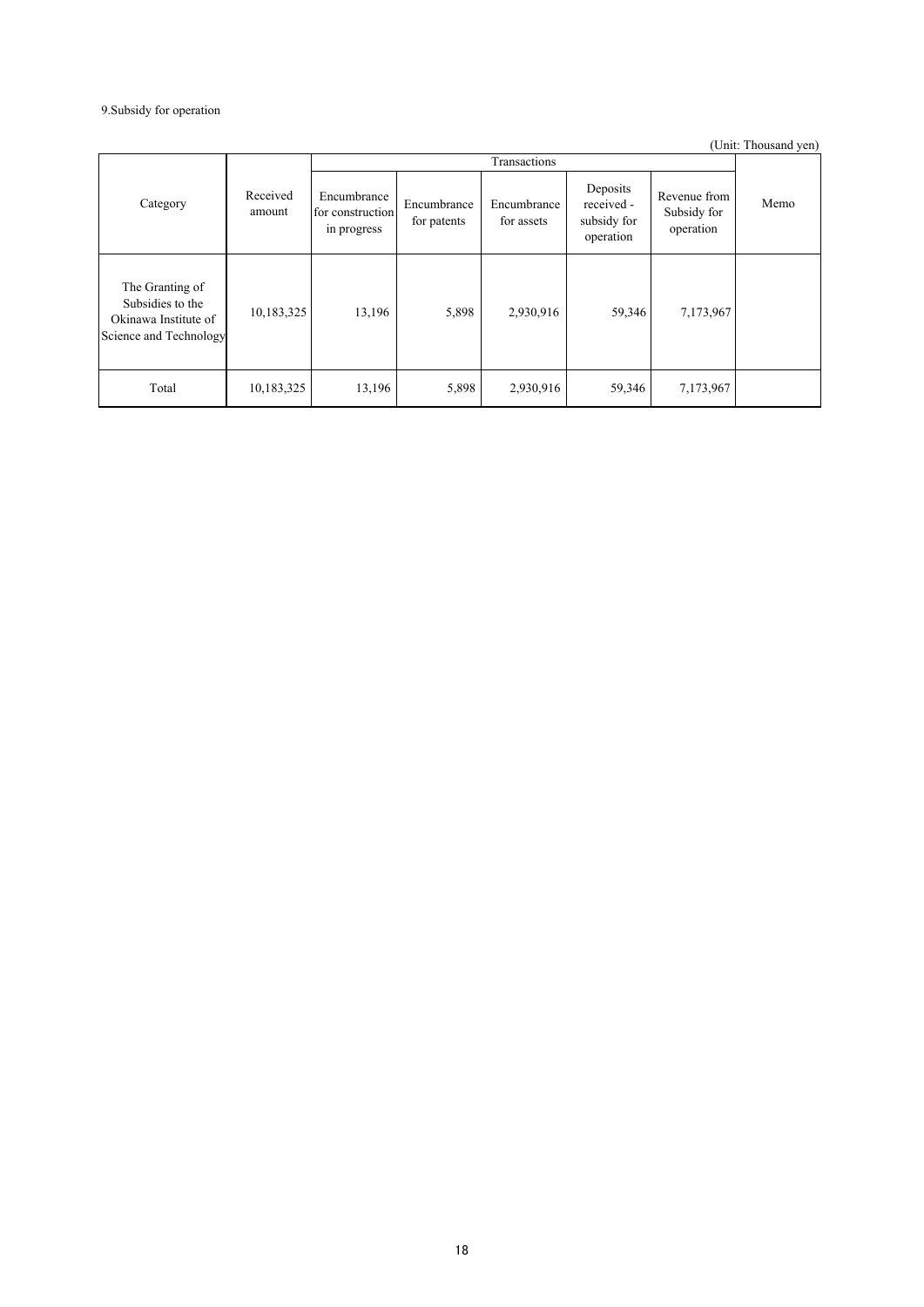## 10-1.Subsidy for the facility

(Unit: Thousand yen)

|                                                                                                                   |                 |                                                |                                    | Transactions                                  |        |      |
|-------------------------------------------------------------------------------------------------------------------|-----------------|------------------------------------------------|------------------------------------|-----------------------------------------------|--------|------|
| Category                                                                                                          | Received amount | Encumbrance for<br>construction in<br>progress | Additional paid-in<br>contribution | Deposits received-<br>subsidy for<br>facility | Others | Memo |
| <b>OIST</b><br>Subsidy for Facility as of March 31, 2009<br>Lab <sub>2</sub>                                      | 896,033         |                                                | 896,033                            |                                               |        |      |
| <b>OIST</b><br>Subsidy for Facility as of February 10, 2011<br>Lab <sub>2</sub>                                   | 1,951,830       |                                                | 1,944,666                          | $\overline{\phantom{a}}$                      | 7,164  |      |
| <b>OIST</b><br>Subsidy for Facility as of April 1, 2011<br>Collaboration center                                   | 345,975         |                                                | 345,975                            | $\qquad \qquad \blacksquare$                  |        |      |
| <b>OIST</b><br>Subsidy for Facility as of April 5, 2011<br>Lab <sub>3</sub>                                       | 209,794         | 208,887                                        |                                    |                                               | 907    |      |
| <b>OIST</b><br>Subsidy for Facility as of April 1, 2011<br>Infra•enviromental improvement and land<br>acquisition | 257,687         | 8,368                                          | 240,751                            |                                               | 8,568  |      |
| <b>OIST</b><br>Subsidy for Facility as of April 1, 2011<br>Infra•enviromental improvement                         | 141,227         | 14,310                                         | 124,218                            | $\qquad \qquad \blacksquare$                  | 2,698  |      |
| Total                                                                                                             | 3,802,548       | 231,565                                        | 3,551,644                          | $\overline{\phantom{a}}$                      | 19,338 |      |

## 10-2 Other subsidies

|                                                                                                                     |                 |                           | Transactions                                   |                         |        |      |
|---------------------------------------------------------------------------------------------------------------------|-----------------|---------------------------|------------------------------------------------|-------------------------|--------|------|
| Category                                                                                                            | Received amount | Encumbrance for<br>assets | Deposits received<br>- subsidy (long-<br>term) | Revenue from<br>Subsidy | Others | Memo |
| Subsidy of reginal cooperation among<br>government, industry and academia for<br>science and technology development | 15,120          | 1,492                     |                                                | 13,627                  |        |      |
| Subsify for promotion of university reform                                                                          | 4,000           |                           |                                                | 4,000                   |        |      |
| Okinawa prefecture subsidy for promotion<br>of employment of job seekers                                            | 340             |                           |                                                | 340                     |        |      |
| Subsisdy for promotion of employment of<br>handicapped                                                              | 918             |                           |                                                | 918                     |        |      |
| Total                                                                                                               | 20,378          | 1,492                     |                                                | 18,885                  | Ξ.     |      |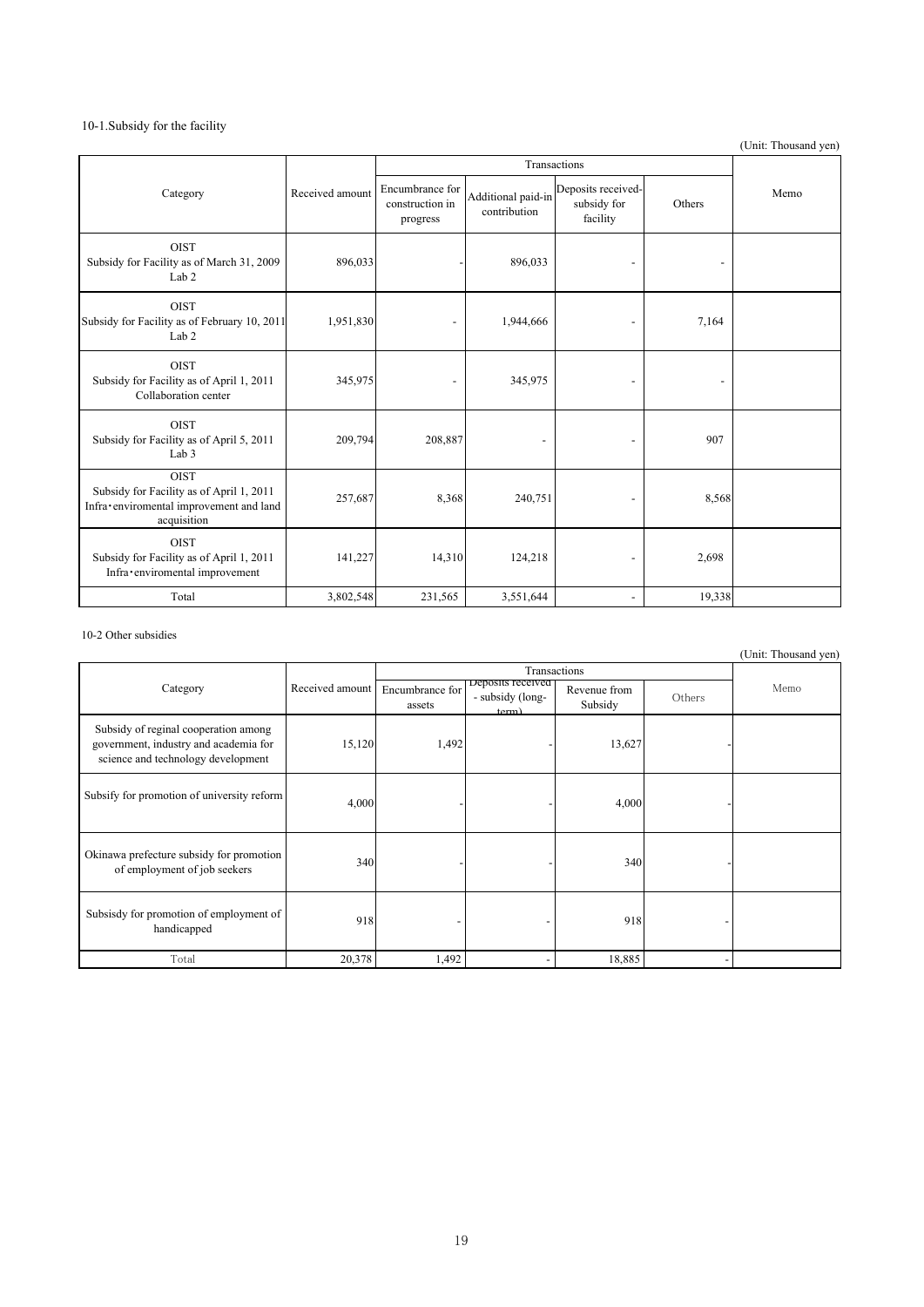## 11. Personnel costs for executives and employees

(Unit: Thousand yen)

|            | Compensation/Salaries                  |           |        | Retirement benefits |                  |        |  |   |
|------------|----------------------------------------|-----------|--------|---------------------|------------------|--------|--|---|
|            | Category<br>Number of people<br>Amount |           | Amount |                     | Number of people |        |  |   |
| Executives |                                        | 1,846)    |        |                     |                  | - 1    |  | - |
|            |                                        | 88,727    |        |                     |                  | 20,871 |  |   |
| Employees  |                                        | 48,422)   |        | 25)                 |                  | $\sim$ |  | - |
|            |                                        | 2,877,157 |        | 434                 |                  | 2,226  |  |   |
| Total      |                                        | 50,268)   |        | 26)                 |                  | $\sim$ |  | ۰ |
|            |                                        | 2,965,884 |        | 437                 |                  | 23,098 |  |   |

Notes: 1. Payments of compensation/salaries and retirement benefits for executives (including part-time executives) are made in conformity with the regulations as follows:

Policy Library chapter 34

2. Payments of compensation/salaries and retirement benefits for employees are made in conformity with the regulations as follows:

Policy Library chapter 34

- 3. Number of people is stated on a yearly average basis.
- 4. Personnel costs on the P/L includes legal welfare costs (284,925 thousand yen) other than the figures in the above table
- 5. Figures for part-time executives and employees are put in parentheses, which is not included in each total amount.
- 6. Total amounts dosen't include allowance-retirement benefits and allowance-bonuses.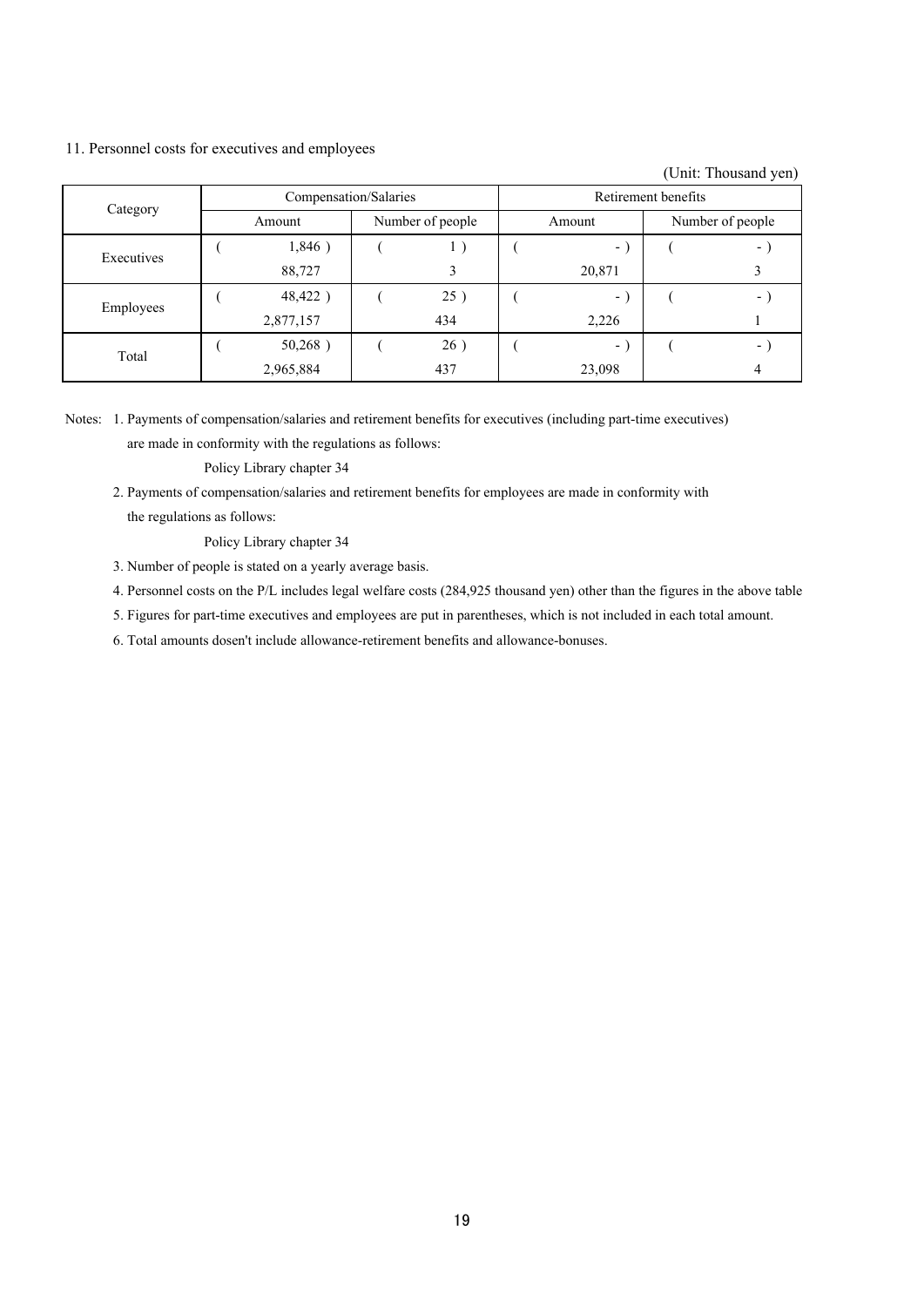### 12. Segment information

|                                                                  |                          |                  |           |            |                | (Unit: Thousand Yen) |
|------------------------------------------------------------------|--------------------------|------------------|-----------|------------|----------------|----------------------|
| Category                                                         | Research Unit            | Research Service | Education | Subtotal   | Administration | Total                |
| Ordinary revenue                                                 |                          |                  |           |            |                |                      |
| <b>Tuition</b> fees                                              | $\overline{\phantom{0}}$ |                  | 10,485    | 10,485     |                | 10,485               |
| Subsidy for operation                                            | 3,031,694                | 2,402,361        | 282,229   | 5,716,284  | 1,462,617      | 7,178,902            |
| Subsidy for facility                                             |                          | 19,338           | -         | 19,338     |                | 19,338               |
| Sponsored research                                               | 158,767                  |                  | -         | 158,767    |                | 158,767              |
| Donation                                                         | 1,454                    |                  |           | 1,454      | 13,873         | 15,327               |
| Subsidy for others                                               | 17,627                   | -                | $\equiv$  | 17,627     | 1,258          | 18,885               |
| Reversal of encumbrance for assets - subsidy for operation       | 498,296                  | 1,151,783        | 18,520    | 1,668,600  | 12,709         | 1,681,309            |
| Reversal of encumbrance for assets - donation                    | 18,534                   | 17               | -         | 18,552     |                | 18,552               |
| Reversal of encumbrance for assets - donated by Japan government | 2,750                    | 14,510           | -         | 17,261     | 51             | 17,312               |
| Miscellaneous revenue                                            | 1,030                    | 19,675           |           | 20,705     | 166,899        | 187,604              |
| Financial revenue                                                |                          | 25,471           |           | 25,471     | 1,883          | 27,354               |
| Total                                                            | 3,730,157                | 3,633,156        | 311,234   | 7,674,548  | 1,659,292      | 9,333,840            |
| Operating expenses                                               | 3,700,453                | 3,621,031        | 300,749   | 7,622,233  | 1,549,165      | 9,171,398            |
| Net ordinary income                                              | 29,703                   | 12,125           | 10,485    | 52,314     | 110,127        | 162,442              |
| Total assets                                                     | 1,663,691                | 39,631,798       | 47,695    | 41,343,184 | 3,847,661      | 45,190,846           |

(Notes to segment information)

(1) Definition of segments and detailed activities

New segment of Education is added which is associated with the first enrollment of grduate student in September 2012.

Research unit: Molecular science, neuroscience, promotion of research and development for mathematics and computer science, the training of researchers, etc.

Research service: Support for research units, dissemination of research results, etc.

Education: Matters related to graduate student enrollment and education

| (2) Amounts that are not allocatable and categorized as "Administration" are mainly related to administrative divisions as following. |                          |
|---------------------------------------------------------------------------------------------------------------------------------------|--------------------------|
| Personnel costs                                                                                                                       | 801,087 thousand yen     |
| Depreciation                                                                                                                          | 12,189 thousand yen      |
| Others                                                                                                                                | 735,888 thousand yen     |
|                                                                                                                                       |                          |
| (3) Total assets categorized as Administration mainly include:                                                                        |                          |
| Cash and cash equivalents                                                                                                             | $1,751,956$ thousand yen |
| Accounts receivable                                                                                                                   | $1,303,525$ thousand yen |

(4) Depreciation (directly deducted from equity) and impairement loss (directly deducted from equity) are indicated below.

|                                                 |               |                  |           |           |                | (Unit: Thousand Yen) |
|-------------------------------------------------|---------------|------------------|-----------|-----------|----------------|----------------------|
|                                                 | Research Unit | Research Service | Education | Subtotal  | Administration | Total                |
| Depreciation (directly deducted from equity)    |               | 1,487,975        |           | 1.487.975 |                | ,487,975             |
| Impairment loss (directly deducted from equity) | 1,190         | 91,179           |           | 92,370    | 3,119          | 95,489               |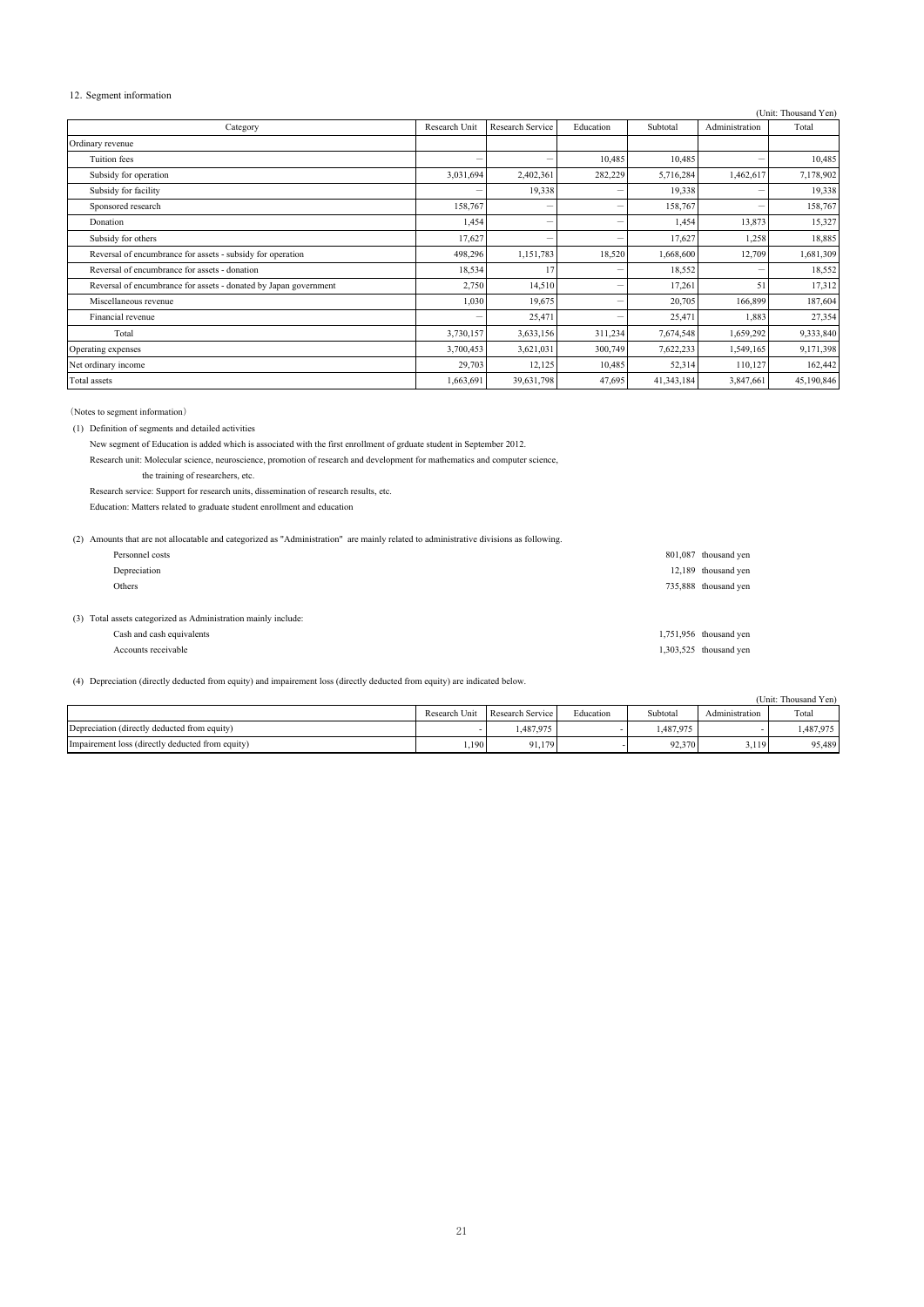## 13. Donation

| Category       | Received amount<br>(Thousand yen) | Case | Memo                                              |
|----------------|-----------------------------------|------|---------------------------------------------------|
| Research Unit  | 13,934                            |      | 9 Donation of goods 4 cases: 10,764 Thousands yen |
| Administration | 11,573                            |      |                                                   |
| Total          | 25,507                            | 14   |                                                   |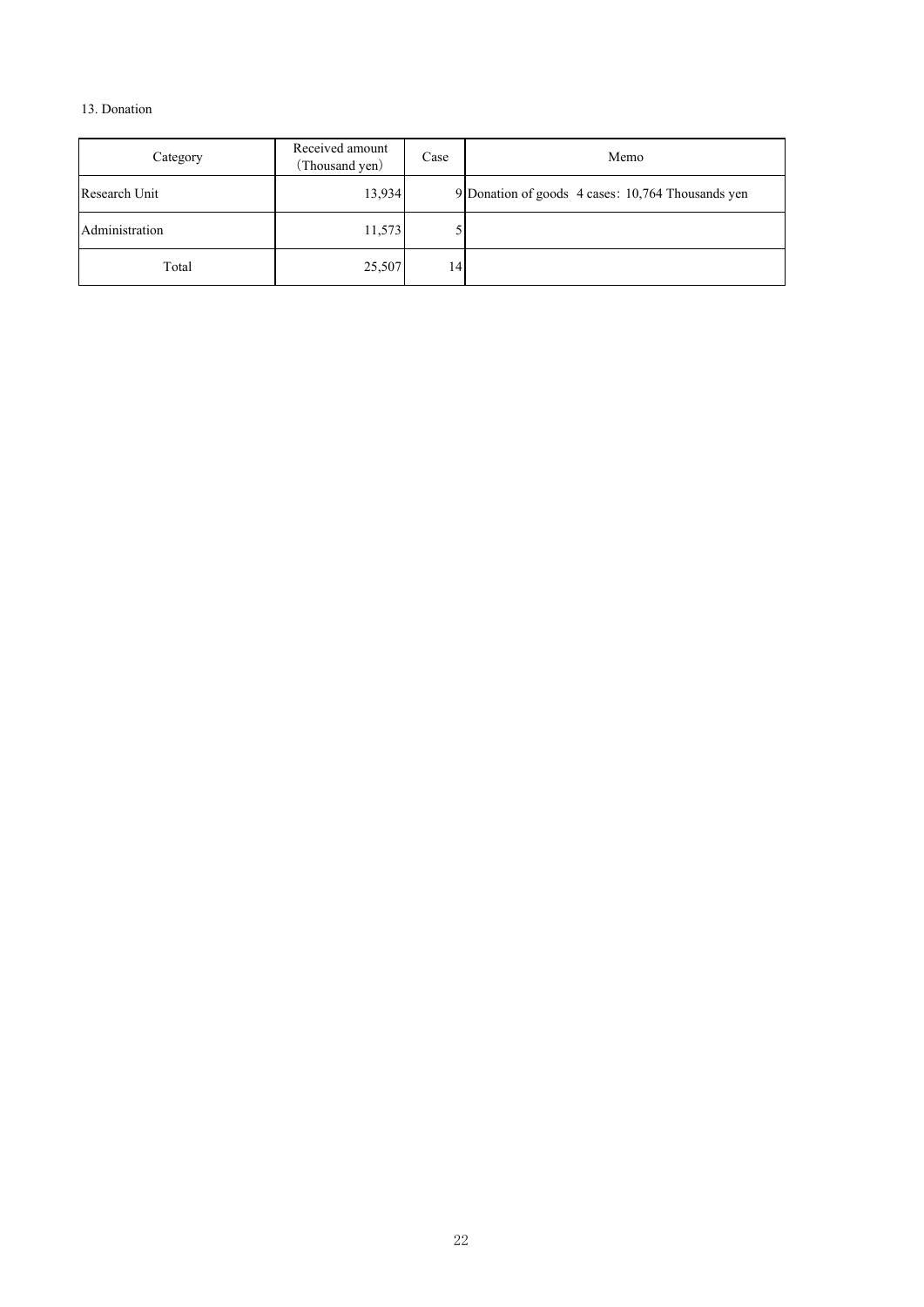## 14. Sponsored research

| Category      | <b>Beginning Balance</b> | Received Amount | Sponsored Research Revenue | Closing Balance |
|---------------|--------------------------|-----------------|----------------------------|-----------------|
| Research Unit | 14.456                   | 130,167         | 129,306                    | 15,317          |
| Total         | 14,456                   | 130,167         | 129,306                    | 15,317          |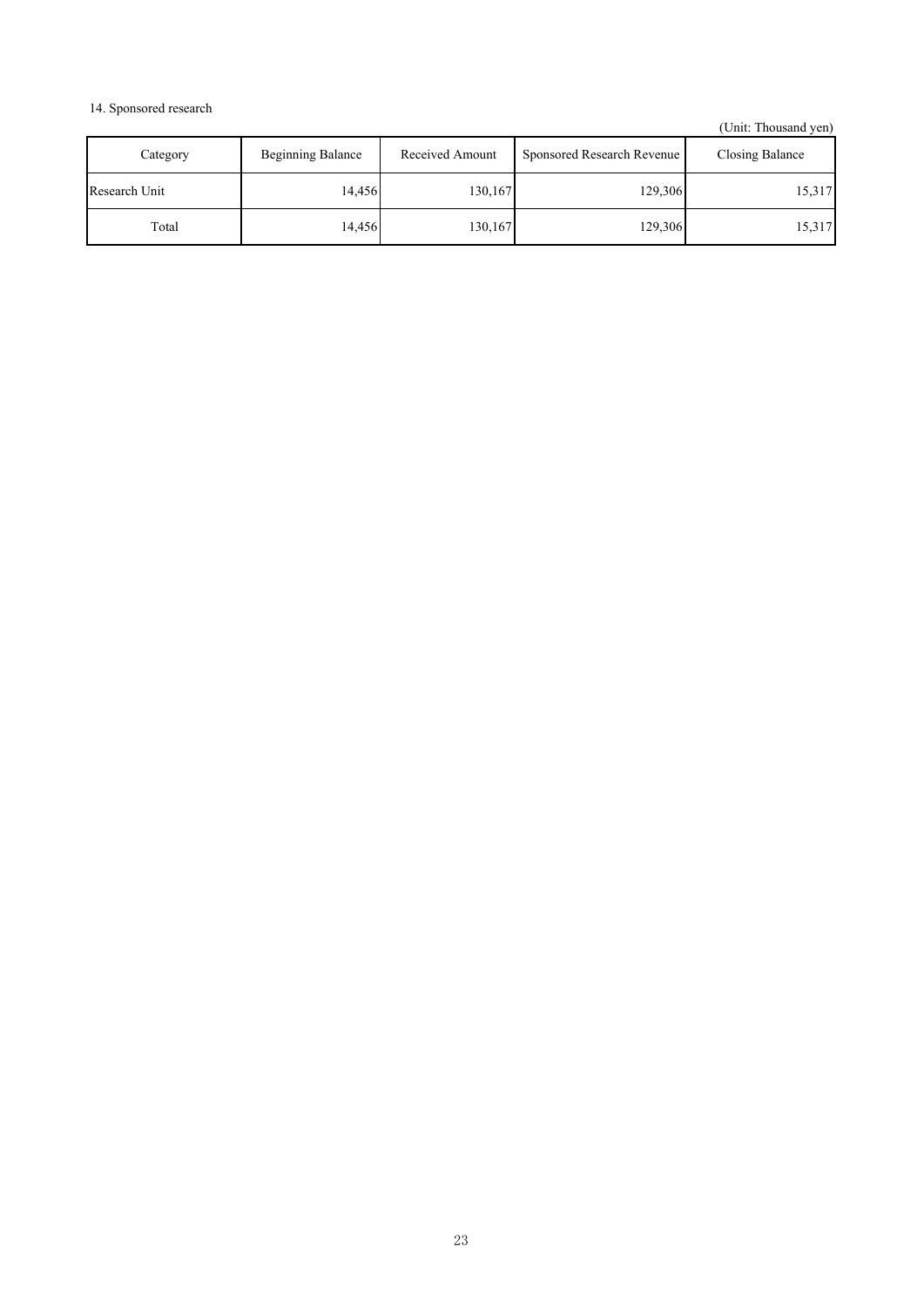# 15. Joint research

| Category      | <b>Beginning Balance</b> | Received Amount | Joint Research Revenue | Closing Balance |
|---------------|--------------------------|-----------------|------------------------|-----------------|
| Research Unit |                          | 29,461          | 29,461                 |                 |
| Total         |                          | 29.461          | 29,461                 |                 |